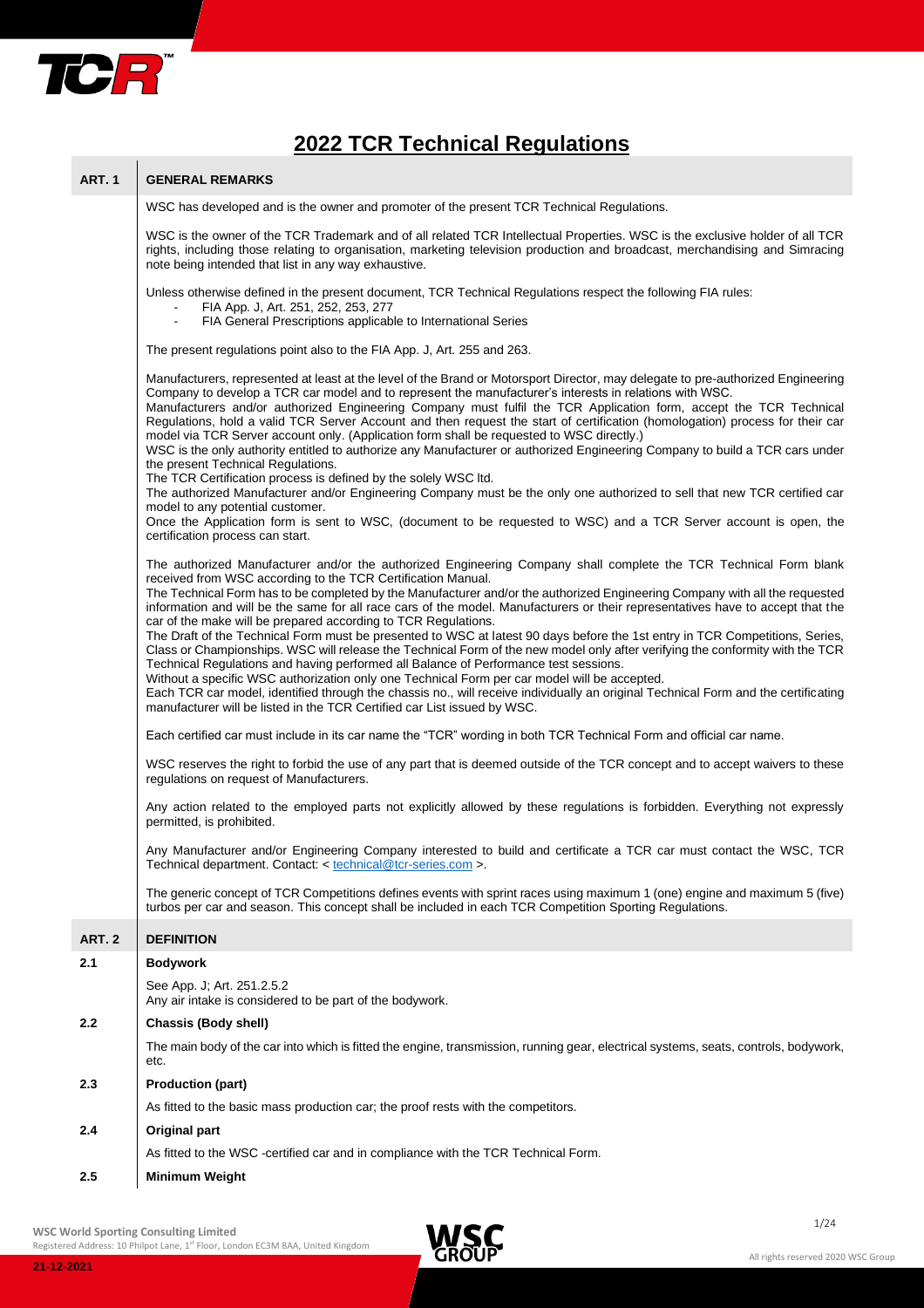

is the weight of the race car without driver as defined in each Technical Form, with empty tanks of consumable fluids (fuel, wind screen wash & drinking water, etc.) and with all other tanks filled at the working level. The minimum weight doesn't include ballast or equipment that is not imposed by the regulation. (Certification)

## **2.6 Minimum Racing Weight**

is the minimum weight of the race car for every particular event and must be respected at any time during the competition. It is composed of the minimum weight of the car (Art. 2.5), the driver's weight with full compulsory equipment (Appendix L), the required ballast to reach the car's target racing weight (Art. 5.1) and all weight allocations for Balance of Performance (Art. 3.1 & 3.9), Compensation Weight (Art. 3.9), and the Success Ballast (if stipulated by the individual sporting regulations). The Minimum Racing Weight will not include non-compulsory items like driver cooling, team camera, radio, etc.

For endurance events the Minimum Racing Weight is similarly defined as above however without driver's weight.

#### **2.7 Cockpit**

The interior volume of the main structure which is reserved for the occupants. Its limits are defined by the roof, the floor, the doors, the lateral parts, the glazed parts and the front and rear bulkheads (or the back plane of the rear seats).

### **2.8 Turbo Charging**

Increasing the mass of the charge of the fuel/air mixture in the combustion chamber (over the weight induced by normal atmospheric pressure, ram effect and dynamic effects in the intake and/or exhaust system) using a turbo charger.

## **2.9 Location**

A site defined relative to the production: centre line of the car, axles centre (middle of the wheelbase on the centre line), cockpit, luggage compartment, engine compartment, wheel arches or any other area of the car.

## **2.10 Position**

The site defined by dimensions from the production car data, e.g., axles centre and centre line of the car. For position evaluation will be used a tolerance of ±5mm.

## **2.11 Telemetry**

The wireless data transmission between a car and the pit or to anyone connected with the entry of that car.

## **2.12 Mass Production**

The Minimum Production requested for eligibility of car models and parts coming from other cars like engine, turbocharger, water cooler, intercooler, etc. is 5000 pieces / 12 consecutive months.

## **2.13 Model of car**

All the identical cars belonging to a family (see below) and to a production series distinguishable by an identical conception and identical external general lines of the bodywork, and by an identical mechanical conception of the engine and the transmission to the wheels.

## **2.14 Family of car**

Different series models belonging to one and the same production series of the same manufacturer.

#### **2.15 Certification**

The TCR Technical Form is the only official documentation of TCR Cars certified by WSC.

The TCR Technical Form is the compulsory document to take part in each licensed TCR series and/or Championship or class.

The TCR Technical Form must be presented for the entry and during scrutineering as individual and original document for each TCR Race Car. The TCR Technical Form is delivered by WSC in original, signed and stamped on each page, or in a different way if defined so by WSC via TCR Technical Bulletins.

TCR Technical Form can be requested by entitled persons at [< form@tcr-series.com](mailto:form@tcr-series.com) >.

Reproduction of the TCR Technical form in a whole or in part is prohibited. WSC reserves the right to withdraw the TCR Technical Forms, if any version of reproduction is found, and apply, if necessary, any fines or other penalties.

The Technical Form may have Extensions: Variant Option (VO), Supply Variant (VF), Erratum (ER), Facelift (EV: minor mid-life amendments) and Addendum (AD: additional information for previously certified parts), issued by WSC only.

The full list of official documents requested per each TCR car model "TCR CERTIFIED CAR LIST" is always updated by WSC and available in the TCR web area.

Any later extension document (VO, VF, ER, EV or AD) per each TCR car model can be downloaded by Competitors directly in the TCR web area "TECHNICAL AREA", once registered and allowed by WSC ltd

Each TCR car model Extension document must be printed by Competitor and attached to the original TCR Technical Form. This full set of documents is required during each Competition Scrutineering.

During the 1<sup>st</sup> season of a new car model development, it will be possible for manufacturers to apply for a Temporary Technical Form. Cars certified with Temporary Technical Form may be accepted on the grid by each TCR Promoter with WSC authorisation.

**21-12-2021**

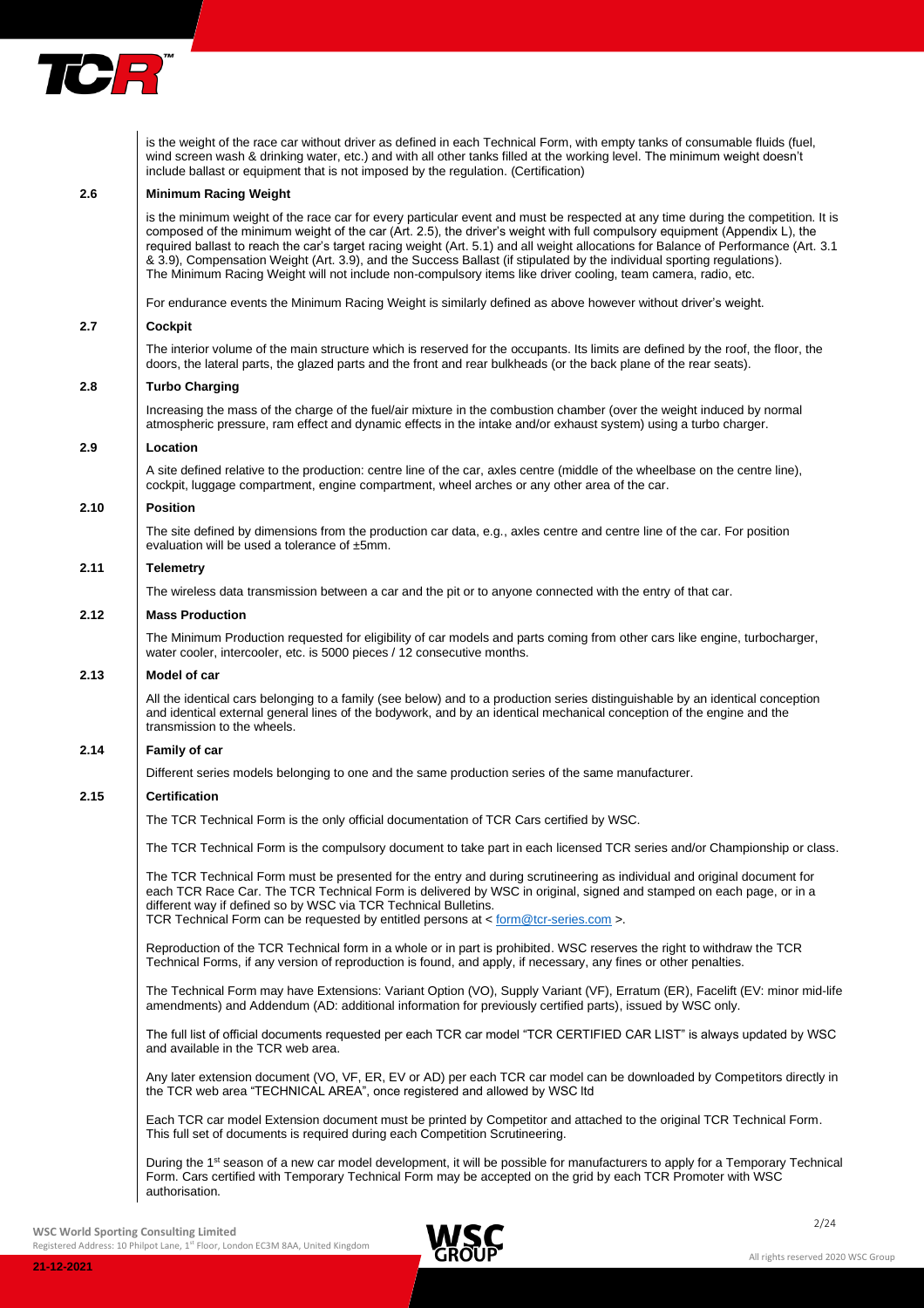

|        | All WSC information regarding the certification process will be communicated by means of TCR Certifications documents<br>(available on the TCR Server area).                                                                                                                                                                                                                                                                                                                                                                                                     |
|--------|------------------------------------------------------------------------------------------------------------------------------------------------------------------------------------------------------------------------------------------------------------------------------------------------------------------------------------------------------------------------------------------------------------------------------------------------------------------------------------------------------------------------------------------------------------------|
|        | TCR Technical Form is valid 7 Years after the stop of the series production of the basic model for the TCR race car. WSC may<br>decide for prolongation per each car model.                                                                                                                                                                                                                                                                                                                                                                                      |
|        | TCR Promoter shall secure that these rules are respected by their Sporting Regulations.                                                                                                                                                                                                                                                                                                                                                                                                                                                                          |
| 2.16   | <b>OEM (Original Equipment Manufacturer)</b>                                                                                                                                                                                                                                                                                                                                                                                                                                                                                                                     |
|        | OEM is a manufacturer of the mass-produced cars and the supplier of the original spare parts.                                                                                                                                                                                                                                                                                                                                                                                                                                                                    |
| 2.17   | <b>Reference Part, Component or Unit</b>                                                                                                                                                                                                                                                                                                                                                                                                                                                                                                                         |
|        | Certificated part, electronic control unit or aggregate listed by WSC, which are deposited with the technical delegate and can<br>be installed in the race cars on his decision at any time of the competition.                                                                                                                                                                                                                                                                                                                                                  |
| 2.18   | <b>OEM Part</b>                                                                                                                                                                                                                                                                                                                                                                                                                                                                                                                                                  |
|        | Component coming from any OEM mass produced car and in normal sale.                                                                                                                                                                                                                                                                                                                                                                                                                                                                                              |
| 2.19   | WSC Itd.                                                                                                                                                                                                                                                                                                                                                                                                                                                                                                                                                         |
|        | WSC Ltd is the exclusive owner of the TCR concept, TCR Technical Regulations and all IP rights related to TCR                                                                                                                                                                                                                                                                                                                                                                                                                                                    |
| 2.20   | <b>Catalogue Parts</b>                                                                                                                                                                                                                                                                                                                                                                                                                                                                                                                                           |
|        | Parts offered for sale as specified in the company's published commercial catalogues.                                                                                                                                                                                                                                                                                                                                                                                                                                                                            |
| 2.21   | <b>Endurance Race</b>                                                                                                                                                                                                                                                                                                                                                                                                                                                                                                                                            |
|        | Races longer than 2h, permitting / imposing driver's change or permitting refuelling are considered as Endurance Races.                                                                                                                                                                                                                                                                                                                                                                                                                                          |
| 2.22   | <b>Target Racing Weight</b>                                                                                                                                                                                                                                                                                                                                                                                                                                                                                                                                      |
|        | is the basic weight of any TCR racing car with the pilot on board and represents the Minimum Racing Weight (Art. 2.6) without<br>any weight corrections provided by the regulation.<br>The current value is defined in Art. 5.1 of this regulation and by TCR Technical Bulletins.<br>The use of ballast to achieve the target racing weight is permitted in accordance with Article 5.2 of these regulations.                                                                                                                                                   |
| ART. 3 | <b>REGULATIONS</b>                                                                                                                                                                                                                                                                                                                                                                                                                                                                                                                                               |
| 3.1    | <b>Role of the WSC</b>                                                                                                                                                                                                                                                                                                                                                                                                                                                                                                                                           |
|        | The present Technical Regulations is reserved to any TCR authorized Series, Cup-, Classes or Championships and is issued<br>only by WSC ltd.                                                                                                                                                                                                                                                                                                                                                                                                                     |
|        | The basic principles of the TCR Competitions, Series, Cup-, Classes or Championships are customer-oriented category with<br>respect of a Weight/Power Ratio and of Balance of Performance (BoP).                                                                                                                                                                                                                                                                                                                                                                 |
|        | WSC will:<br>Certificate TCR cars<br>Develop with specialised companies and offer to interested manufacturers different TCR Racing Components like<br>Engine, Turbo, Limited Slip Differential, Brake Parts, etc. to be used in the condition of present regulations.<br>Ensure the BoP at the start of the any TCR Competitions, Series, Cup, Classes or Championships and take all<br>necessary decision to keep it through the racing seasons.                                                                                                                |
|        | All WSC decisions regarding the regulations will be communicated by means of TCR Technical Bulletins and TCR Notifications.                                                                                                                                                                                                                                                                                                                                                                                                                                      |
| 3.2    | Eligible cars                                                                                                                                                                                                                                                                                                                                                                                                                                                                                                                                                    |
|        | Eligibility criteria for TCR Car:<br>Only front-wheel drive cars are eligible.<br>The cars correspond to FIA Homologation Criteria for Touring Cars (FIA Group A).<br>The model of car is produced by an OEM and belongs to a mass-produced family.<br>$\overline{\phantom{a}}$<br>4/5 doors<br>$\blacksquare$<br>Minimum length 4.2m<br>$\blacksquare$<br>Mono turbo charged 4-stroke petrol mass production Engines with cylinder capacity from 1750cm <sup>3</sup> to maximum<br>$\blacksquare$<br>2000cm <sup>3</sup> .<br>Hybrid propulsion is not allowed. |
|        | WSC reserves the right to accept other cars, when the general characteristics match with the TCR concept. WSC reserves<br>also the right to approve or to refuse applications which might not be in compliance with the above criteria.                                                                                                                                                                                                                                                                                                                          |
|        | The Technical Form Number, the year of issuing and the certificating manufacturer-will be documented on the WSC List,<br>accordingly to the TCR Certification Manual.                                                                                                                                                                                                                                                                                                                                                                                            |
|        | Following definitions and procedures set out in Art.1 of the present regulations, in order to certify a new TCR car model, a<br>Manufacturer and/or an authorized Engineering Company must produce a minimum of ten (10) racing cars in the 12<br>consecutive months starting with the date of the Application.                                                                                                                                                                                                                                                  |

**21-12-2021**

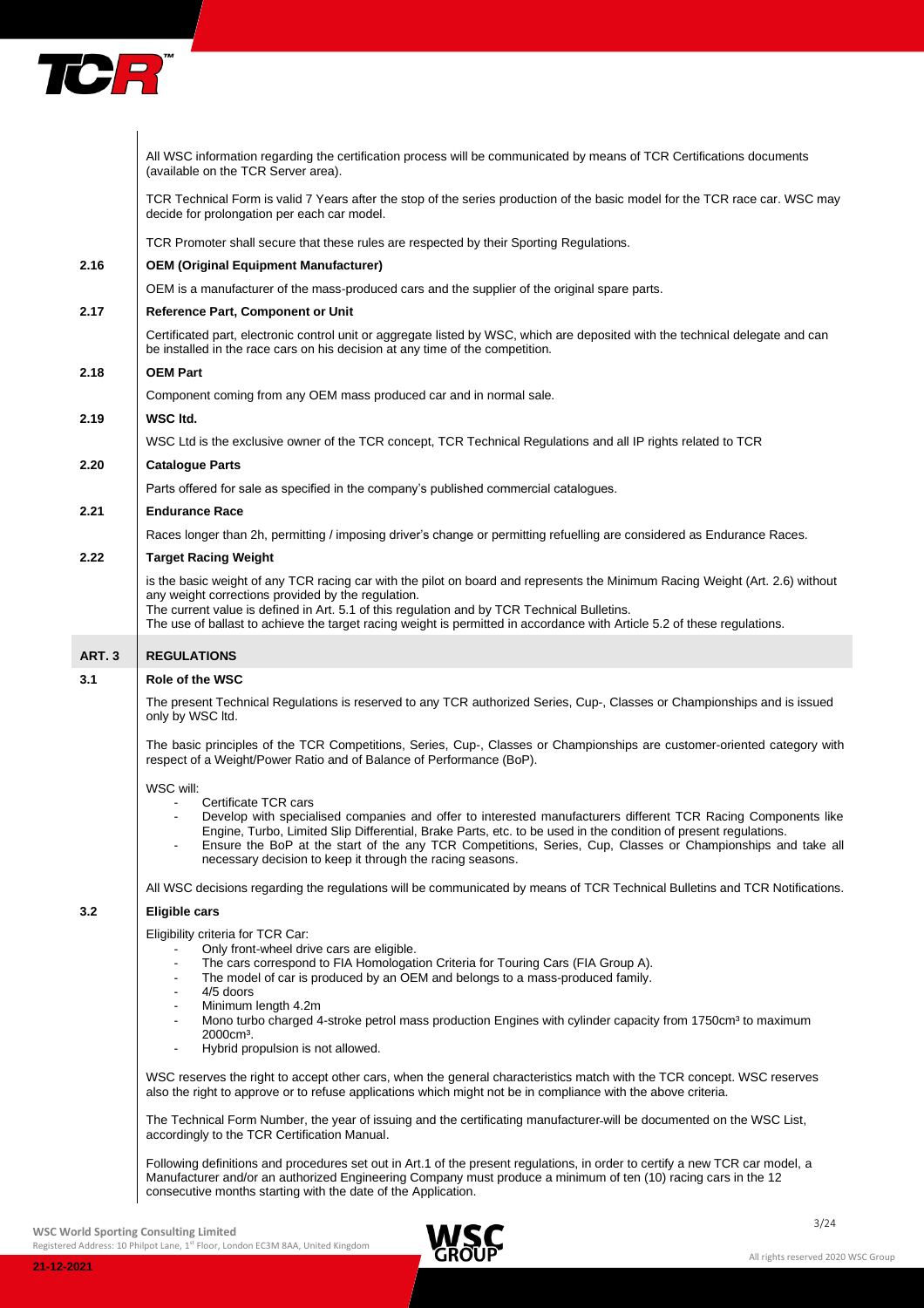

Each selling order for new models of TCR racing cars must be processed within 3 months from the date of release of the TCR Technical Form by WSC and any sold cars must be delivered within 90 (ninety) days.

Manufacturer and/or authorized Engineering Company must provide WSC within 3 months from the TCR car model certification with their TCR Car model brochure and spare part list, detailed with costs and delivery time. All these documents must be approved by WSC before publication. If the information received and ordering – selling time as per above are not satisfactory and not received on time, WSC has the right to withdraw the certification of that TCR car model without any further notice and the car model will be removed from the TCR Certified car list.

The price cap for the complete, ready-to-use TCR race car is € 137,500 including all mandatory sensors for the Scrutineering Data Logging System (see Art. 3.6 of the present regulation).

In the event that a Manufacturer and/or an authorized Engineering Company with a new or an already certified car model shall not respect:

- The minimum production,
- The order delivery time,
- The price cap,

WSC reserves the rights to impose sanctions depending on the real situation like:

- **Fines**
- suspension of further Technical Form Extensions
- temporary suspension of the Technical Form until the imposed conditions are met
- revocation of the Technical Form.

#### **3.3 Compliance with the regulations**

All TCR cars must be conformed to these regulations, TCR Technical Form, TCR Technical Passport (whenever applicable) and TCR Notifications and Technical Bulletins.

All parts not mentioned in these regulations have to remain those from the basic production car or another production model of the same manufacturer and correspond to the Manufacturer's Parts Catalogue for the produced model and may not be modified in any way.

In case of doubt about the conformity of any part the Technical Delegate may ask the opinion of the car's manufacturer or request the replacement with a reference part without any further explanation. All cost of such operations will be covered by the Competitor.

Teams will deliver on request to the TCR technical staff following information regarding TCR cars:

- Data from team's data logger
- Video footage from team's camera
- Any other technical documentation

Upon request, manufacturers will deliver to the TCR technical staff any technical information regarding TCR cars.

WSC has the right to collect and archive all information regarding any TCR cars.

It is the duty of each competitor to assure the Scrutineers and the Stewards of the competition that his car complies with these regulations in their entirety at all times during a competition.

All costs of the technical checks will be supported by competitors.

A car, the construction of which is deemed to be dangerous, may be excluded by the Stewards.

## **3.4 Measurements**

All cars' measurements must be taken while the car is stationary on a flat horizontal surface in the location stated in the Sporting or in the Supplementary Regulations.

## **3.5 Material**

Titanium or magnesium alloys, ceramic or exotic materials and sophisticated coatings are not permitted unless used for the production part or explicitly authorised by these regulations.

All flexible supports (engine, transmission, sub frames, etc.) may be replaced by stiffer brackets with same functional dimensions. If not otherwise defined by the present regulations the aggregate's position may not be modified. (Certification)

External bodywork parts may be repaired by adding material respecting the certified properties (minimum weight, functional shape, etc.). Such operation needs the approval of the technical delegate.

Any mechanical elements specified by mass catalogues for threaded fixations (e.g., bolts, studs, nuts, washers) may be freely used in respect of these regulations, maintaining the material, to assemble and correctly adjust different parts.

## **3.6 Data logging**

The car must be fitted with the scrutineering data logging system providing following data (Certification): - Speed of the 4 wheels

#### $\blacksquare$ **WSC World Sporting Consulting Limited**

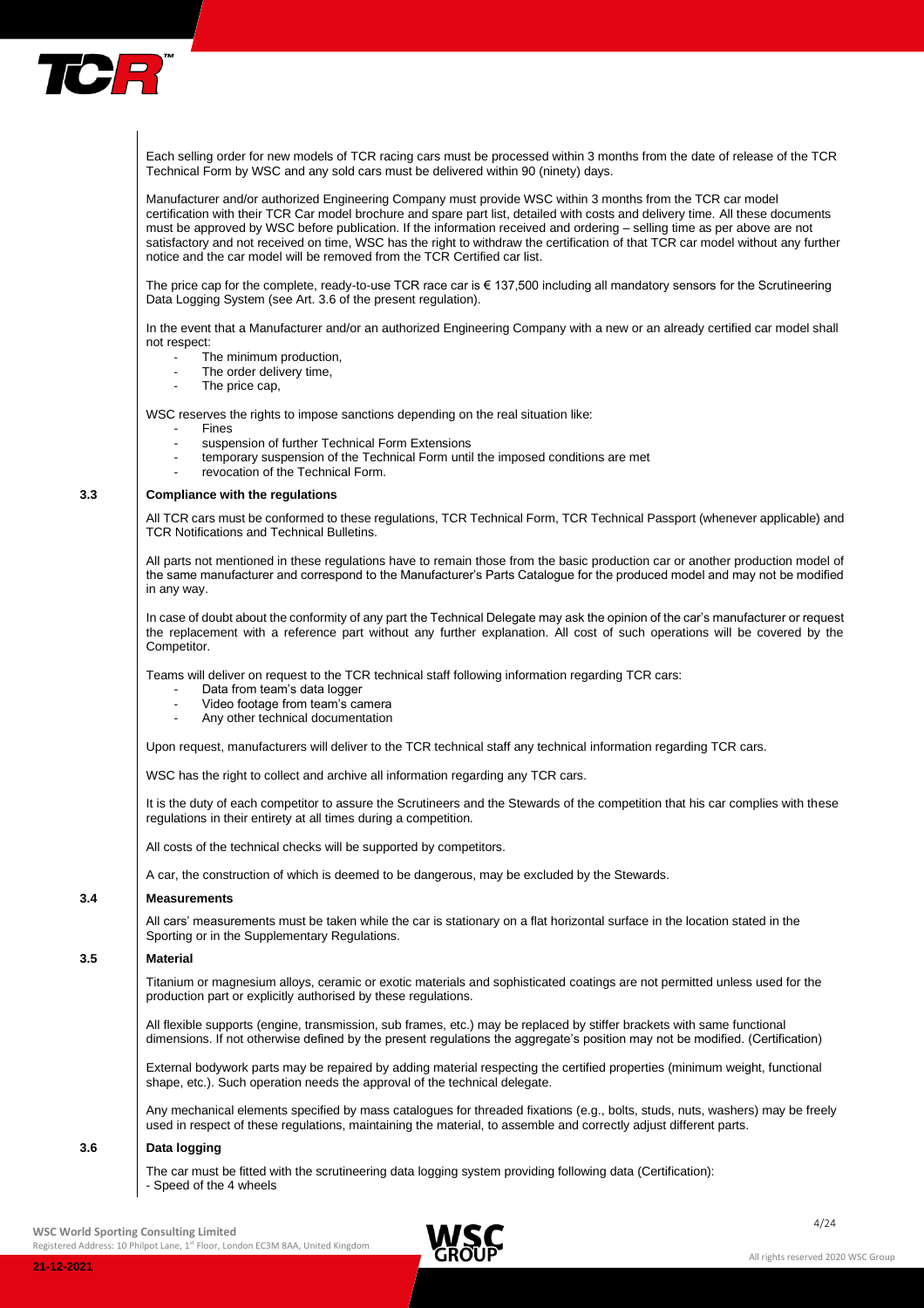

- Engine revs & timing
- Longitudinal acceleration
- Lateral acceleration
- Throttle pedal position
- Throttle valve position and of any other control element
- Engine load target & delivered Engine load (if the Throttle Valve doesn't follow the Throttle Pedal Position)
- Engine Water Temperature
- Team Inlet air temperature in the manifold
- 2<sup>nd</sup> Inlet air temperature in the manifold (monitored by an additional sensor, used only on request of Series Promoter)
- Boost pressure (monitored by an additional sensor)
- Front & Rear Brake Calliper pressure
- Lap trigger
- Lambda-signal
- Ignition angle timing
- Injection duration, start & end
- injection fuel pressure
- camshafts timing & positions
- GPS (TV or radio antennas must be at least 30cm away from the official GPS antennas. If necessary, antennas will be moved to guarantee correct GPS signal.
- Steering wheel angle
- Launch-control button
- Gear position

WSC will decide and communicate the list of stand-alone sensors or of other independent monitoring systems for each model. (Certification)

## For cars not using the TCR ECU:

The certified Scrutineering Data Logger system consisting of an "memotec" evo4 or evo5 box and a TCR kit (specific bracket, sensors and loom) must be installed corresponding to the instructions.

Manufacturers must offer for sale race cars equipped with scrutineering data logging system.

The collected data remains property of WSC.

The scrutineering data logger may not be used as Team Data Logger and may not be accessed by the team. On request, competitors receive recorded data of their own scrutineering data logger, to verify own sensor values.

For cars certified with TCR ECU the Scrutineering Data Logger is integrated in Engine TCR ECU and may be used as Team Data Logger.

Fitting instructions for scrutineering data logger and basic configuration file for the integrated logger containing all official channels is provided by WSC Technical Department. Manufacturers are not allowed to remove or modified scrutineering channels, but they may use logged data and add their own channels to the configuration.

Only cars using the Engine TCR ECU may use the official air temperature sensor from the Scrutineering Data Logging System for the engine management.

The use of Team Data Logger is allowed for all cars. The Team will allow access to the TCR Technical Delegate to the data of Team Data Logger at any time.

Team Data Logger with removable memory devices are allowed.

- The use of following sensors is not allowed:
- Pitot tube
- Tire pressure
- Tire internal and external temperature including the running surface
- Non-contact ground distance sensors (Suspension travel potentiometers are allowed)
- Inertial platform
- Turbine speed
- Combustion pressure
- Sensors using wireless data transmission
- Engine torque sensors
- Load cell on power train, running gear and suspension mounting points.
- non-contact sensors (temperature, distance, optical car speed sensors, dedicated yaw sensors, etc.)

Allowed Sensor Technologies:

- Electric-resistor-based sensors with direct contact to the measured item
- MEMS (micro electromechanical systems) sensors
- GPS up to 10Hz
- Magnetic field sensor
- Pressure sensors based on membrane technology
- Mass Production Sensor Cluster
- Not Allowed Sensor Technologies:
- contactless distance and temperature sensors

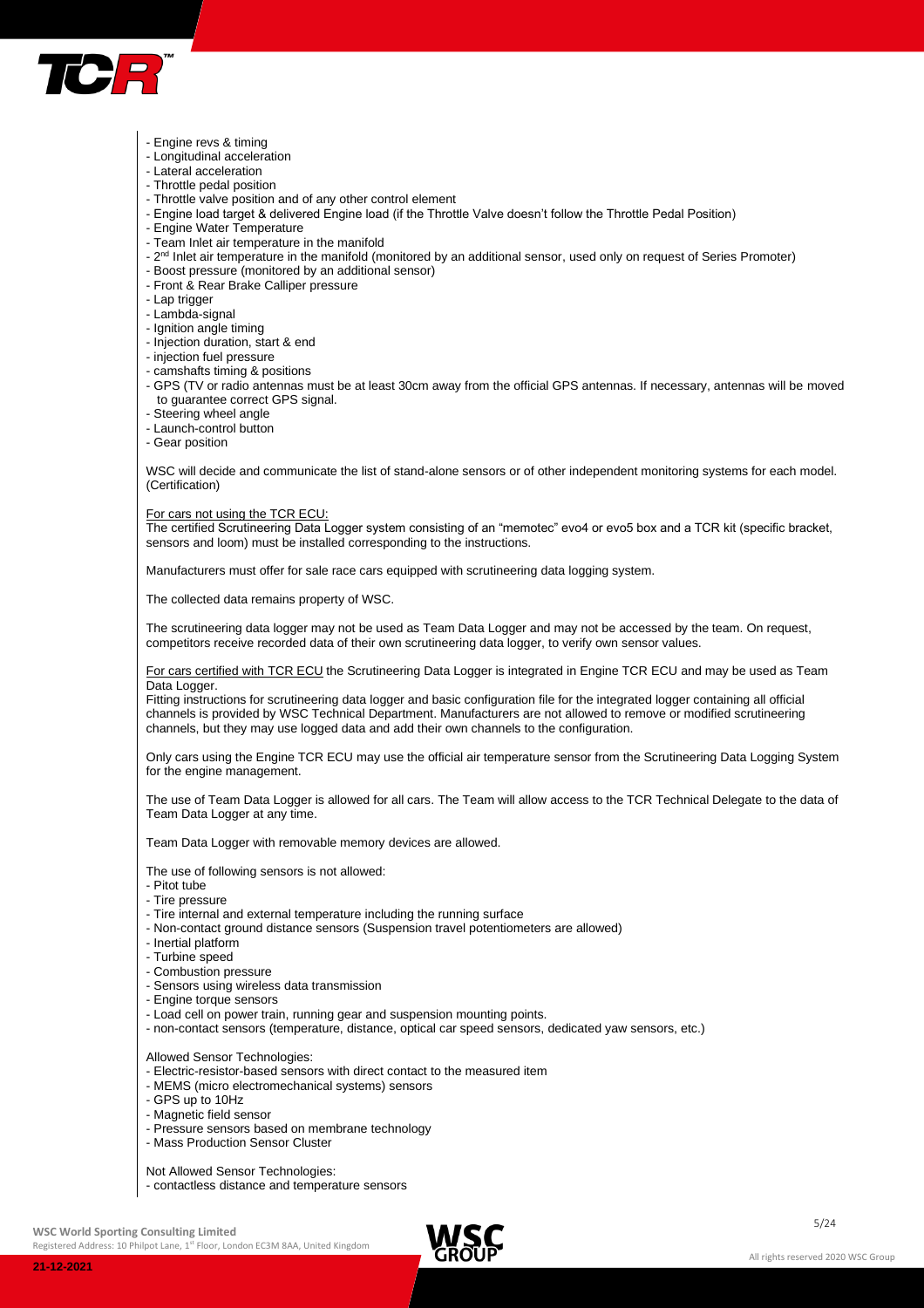

|        | - DGPS (Differential Global Positioning System)<br>- Piezo technology (exception: engine knock sensor)                                                                                                                                                                                                                                                                                                                                                                                                                                                                                                                                                         |
|--------|----------------------------------------------------------------------------------------------------------------------------------------------------------------------------------------------------------------------------------------------------------------------------------------------------------------------------------------------------------------------------------------------------------------------------------------------------------------------------------------------------------------------------------------------------------------------------------------------------------------------------------------------------------------|
| 3.7    | <b>Telemetry</b>                                                                                                                                                                                                                                                                                                                                                                                                                                                                                                                                                                                                                                               |
|        | The use of telemetry is forbidden.                                                                                                                                                                                                                                                                                                                                                                                                                                                                                                                                                                                                                             |
|        | For Endurance Events only it is allowed to use the Catalogue Telemetry Systems working on public mobile phone network<br>specified in the TCR Notifications. Technical Delegates will have access to the telemetry systems and data.                                                                                                                                                                                                                                                                                                                                                                                                                           |
| 3.8    | Driving aids                                                                                                                                                                                                                                                                                                                                                                                                                                                                                                                                                                                                                                                   |
|        | Driving aids are not permitted.                                                                                                                                                                                                                                                                                                                                                                                                                                                                                                                                                                                                                                |
|        | If the race car using mass production engine management cannot be operated without the Driving Aids, the mass production<br>systems including mechanical parts and Electronic Control Units [Anti-lock Braking System (ABS), Electronic Stability Program<br>(ESP) & Traction Control System (TCS) not included] may be used on condition that the original hardware and software are<br>maintained (only changes to the wiring are permitted). It is not allowed to the driver sitting in the car to change settings. The<br>systems may be also switched off or removed (Certification).                                                                     |
|        | The pit speed limiter and the launch control (as described below) are permitted. For the launch control 1 (one) additional<br>engine rev-limiter is allowed. The rev-limiter is activated and stopped by the driver and is constant during the launch control<br>phase. There is no closed loop control considering engine revs, wheel speed and clutch actuation allowed.                                                                                                                                                                                                                                                                                     |
|        | Other constant rev-limiter(s) is (are) permitted for imposed speed limits (pit speed, virtual safety car, circuit sections with speed<br>limit, etc.). (Certification)                                                                                                                                                                                                                                                                                                                                                                                                                                                                                         |
|        | ABS as Endurance Option is permitted. (VO Certification at any time)                                                                                                                                                                                                                                                                                                                                                                                                                                                                                                                                                                                           |
| 3.9    | <b>Balance of Performance (BoP)</b>                                                                                                                                                                                                                                                                                                                                                                                                                                                                                                                                                                                                                            |
|        | All Manufacturers must communicate the requested specific numbers for the definition of the numeric model for the BoP<br>evaluation.                                                                                                                                                                                                                                                                                                                                                                                                                                                                                                                           |
|        | Manufacturers will present certified TCR cars at all BoP tests sessions at TCR invitations.                                                                                                                                                                                                                                                                                                                                                                                                                                                                                                                                                                    |
|        | Parameters which may be modified for BoP at any time of the season:<br>Minimum Racing Weight; max. penalty 70kg; max. weight reduction 10kg<br>Engine performance level implemented by monitored electronic components (90%, 92.5%, 95%, 97.5%, 100% and<br>102.5% named level "1" to "6")<br>Smaller boost pressure steps implemented between the aforementioned engine performance levels<br>Minimum Ride Height (set-up range 80mm ±20mm)<br>Compensation Weight (CW) calculated with automatic formula communicated by Technical Bulletin.<br>$\overline{\phantom{a}}$<br>The Minimum Racing Weight's upper limit is 1,365 kg.<br>$\overline{\phantom{a}}$ |
|        | All engine performance relevant parameters will be monitored related to engine speed according to methods defined by<br>Technical Bulletins and TCR Technical Notifications.                                                                                                                                                                                                                                                                                                                                                                                                                                                                                   |
|        | WSC reserves the right to take further measures in order to guarantee proper BOP and to release different BOP for Endurance<br>Competition.                                                                                                                                                                                                                                                                                                                                                                                                                                                                                                                    |
| 3.10   | <b>Period of Certification</b>                                                                                                                                                                                                                                                                                                                                                                                                                                                                                                                                                                                                                                 |
|        | WSC will release 1 (one) Technical Form per model frozen for 3 (three) years starting from the date of the final certification.                                                                                                                                                                                                                                                                                                                                                                                                                                                                                                                                |
|        | Each Competitor must have at the scrutineering the original stamped and signed TCR Technical Form for each car.                                                                                                                                                                                                                                                                                                                                                                                                                                                                                                                                                |
|        | Face lifts are not considered as new cars. It will be possible to change only the modified body shell parts on the production car.                                                                                                                                                                                                                                                                                                                                                                                                                                                                                                                             |
|        | Technical Form's modification will be allowed during the season only for following reasons:<br>Safety<br>Reliability<br>$\overline{\phantom{a}}$<br>Obvious lack of performance<br><b>Allowed Variant Options</b>                                                                                                                                                                                                                                                                                                                                                                                                                                              |
| ART. 4 | <b>BODYWORK</b>                                                                                                                                                                                                                                                                                                                                                                                                                                                                                                                                                                                                                                                |
| 4.1    | <b>Chassis (Certification)</b>                                                                                                                                                                                                                                                                                                                                                                                                                                                                                                                                                                                                                                 |
|        | The chassis cannot be modified unless permitted by the present regulations.<br>All chassis modifications including the removal of unused supports have to be certified in the Technical Form.                                                                                                                                                                                                                                                                                                                                                                                                                                                                  |
|        | Following condition must be respected:<br>Width of bodywork: Maximum 1950mm<br>All chassis modifications have to be approved by WSC.<br>If not otherwise defined by the present regulations any non-movable element must be attached with the use of tools.                                                                                                                                                                                                                                                                                                                                                                                                    |

WSC World Sporting Consulting Limited **ALC** 

Registered Address: 10 Philpot Lane, 1<sup>st</sup> Floor, London EC3M 8AA, United Kingdom



All rights reserved 2020 WSC Group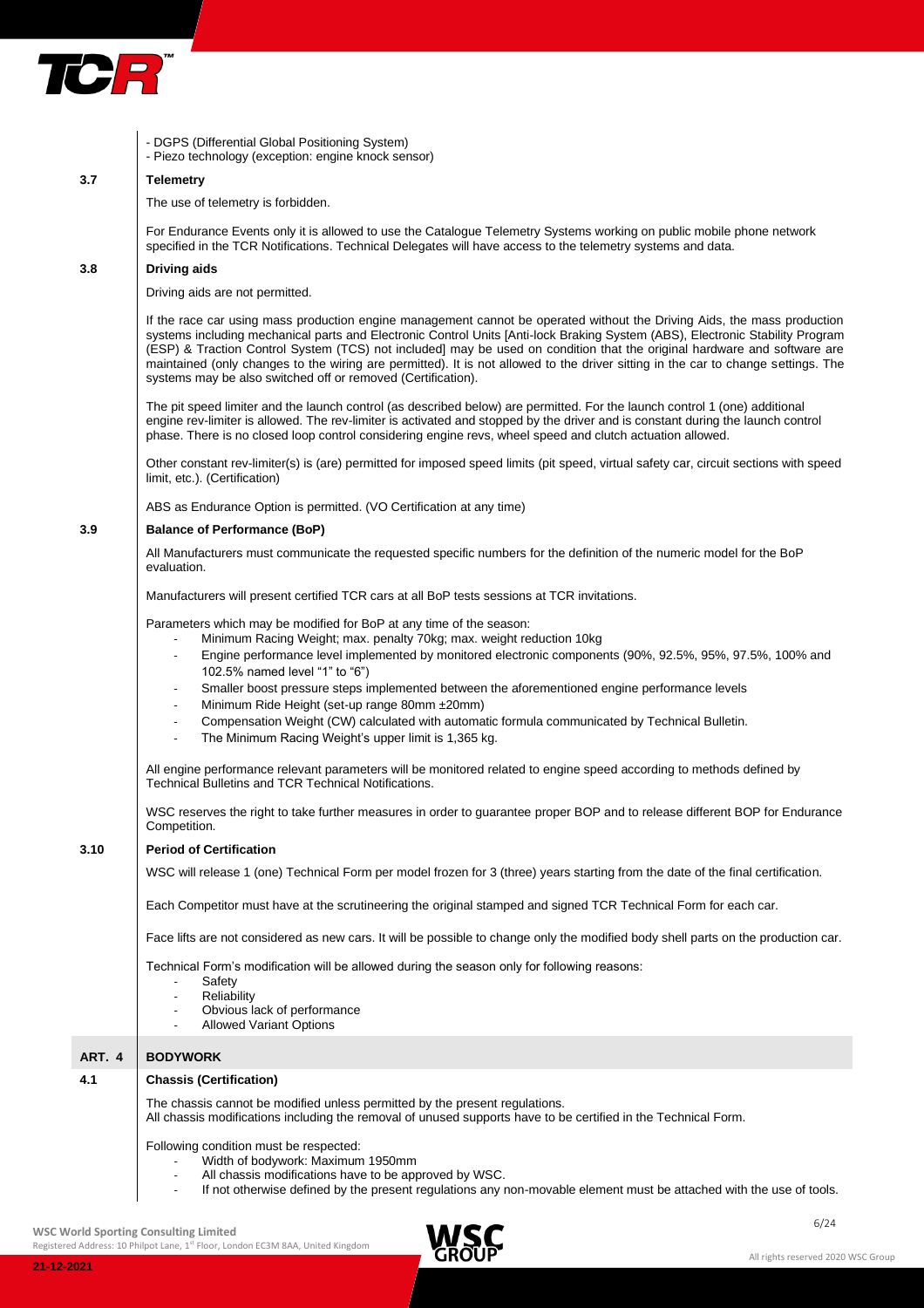

- Wheel arch modifications allowed, for the sole purpose to accommodate race tyres.
	- Front bulkhead may not be modified except for a modified passage of the gearshift control, electrical loom(s), brake lines, fuel lines and extinguisher lines.
- No modification of McPherson turrets except of local reinforcement following the original shape and through metal ribs or fins as connection between turrets and front bulkhead for strengthening of strut mounting area. Production reinforcements and openings may be locally reworked without weakening the structure to allow access to the strut.
- Seam welding replacing or reinforcing production part spot welding is authorized.
- Local modifications of the chassis or sub frames are permitted to provide clearance to the exhaust system, transmission and suspension.
	- Temporarily removal of the roof outer skin is permitted only to allow the safety cage's correct installation.

Sub frames may not be modified for the fixation on the body shell or for the attachment of suspension elements. All sub frame modifications have to be approved by WSC. Reinforcements and the removal of unused supports are permitted. (Certification)

Strengthening of the suspended parts of the chassis / body shell through the addition of parts and/or material is allowed under the following conditions:

The shape of the reinforcing part/material must follow the surface of the part to be reinforced, having a shape similar to it and the following maximum thickness, measured from the surface of the original part:

- 4 mm for steel parts.
- 12 mm for aluminium alloy parts.
- Stiffening ribs are allowed but the making of hollow sections is forbidden.

The reinforcing part/material must not have any other function than that of reinforcement.

Passage for the gearshift control: Local modifications are authorised.

Mountings and bearings of antiroll bars: The main rails may be modified to integrate the anti-roll bar bearings. The new mountings of the anti-roll bars must not have any other function.

Mounting of pedal box and master cylinders: Modifications are authorised provided they have no other function than to allow the fixing of the master cylinders and/or the pedal box.

Central tunnel and/or floor on the driver's side to allow Driver's seat installation for correct driver's position: Local modifications to the central tunnel and/or the floor on the driver's side are authorised with no other purpose than correctly installing the compulsory racing seat according to this regulation.

Panel on top of fuel tank area for Fuel tank ancillaries' installation: Local modifications of the area situated on top of the fuel tank are authorised with no other purpose than creating a flat surface to install fuel tank ancillaries.

Holes or openings on the production body-shell placed in areas not licked by the airstream may be permanently or temporarily closed (plugs, welded or glued covers, tapes or similar).

## **4.1.1 Bonnet and boot lids**

It must be possible to open them without use of tools.

The retaining springs (not the hinges) may be removed, but the car must have supports to hold the bonnet and the boot lid in open position. (Certification)

Openings in the engine bay bonnet are allowed up to a maximum total surface of 1050cm<sup>2</sup>, including any original opening(s) but must be covered by wire netting with maximum mesh surface of 500mm² (Certification). Trims on the openings can be added to the bonnet provided that they do not protrude from the outer surface more than 15mm outwards and 50mm inwards (Certification). Cut-outs in the original production bonnet for the trims are allowed up to a total surface of maximum 2350cm² including any original cut outs. The production internal reinforcements may be removed in the opening zone. (Certification)

## **4.1.2 Doors**

The production door locks, door-hinges, anti-intrusion bars, external door handles, and the driver side window lifters stay as original and in operation.

It must be possible to open all doors from outside (original handles) and the front doors also from the inside. Controls for opening the rear doors from the inside may be removed.

The other side window lifters may be removed, but the side windows must be locked in place and secured from all movement.

The removal of door soundproofing material and decorative strips is allowed. Original inner trim panels must be replaced and be made from plastics (including composite materials) at least 1mm thick. The panels must totally cover the door, its handles, locks and window winding mechanisms.

Air inlets for driver cooling in the area of the external mirrors are accepted. (Certification)

## **4.1.3 Engine & Luggage Compartments**

The soundproofing, decorative, insulating material and parts may be removed. (Certification)

## **4.2 Windscreen and windows**

The use of the mass production windscreen is permitted. The use of electric heated glass windscreen of artisanal production is allowed. (Certification)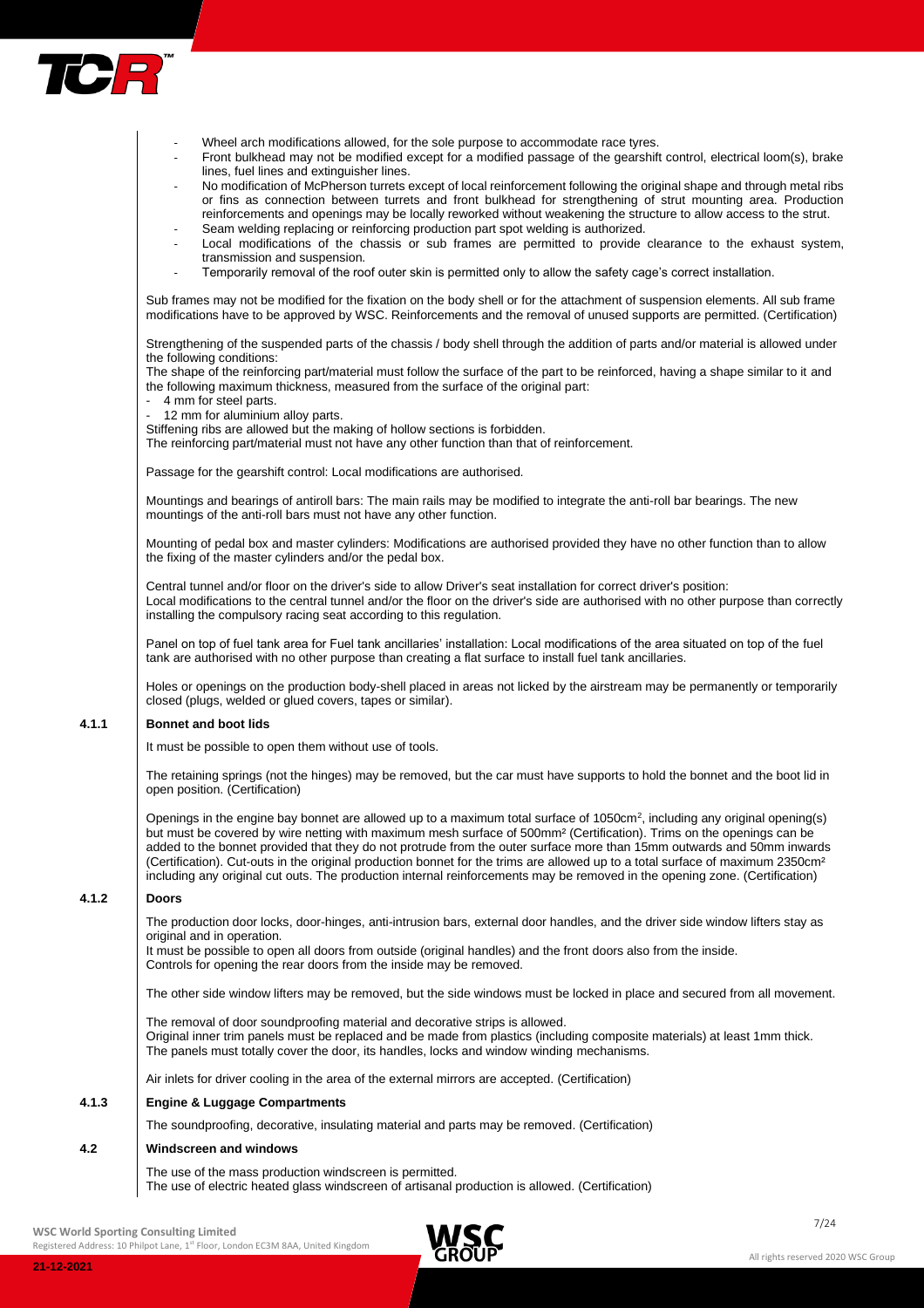

Plastic windscreen (polycarbonate or PMMA ensuring the same transparency as the original glass) with the same shape of the reference part, with or without heating with minimum thickness 5.85mm is allowed. (Certification). Anti-intrusion arm(s) or support(s) for Plastic Windscreen may be used. (Certification) The addition of a maximum of 4 protective transparent films on its external face is permitted.

The original heating system may be removed but a demister system must be installed. (Certification)

Plastic rear window min. 3.85mm is allowed. (Certification)

The internal face of side and rear glass windows as well as the glass rear-view mirrors must be covered with a transparent and colourless plastic safety film with a maximum thickness of 0.1mm in order to avoid the shattering and spraying of glass in the event of an accident. It must be fitted in a manner that facilitates checking.

#### **4.3 Exterior**

#### Bodywork - General

A maximum of 3 holes (maximum diameter of 12.5 mm) are permitted for the team in order to use supplementary measuring devices (radio, temperature, pressure, and similar). Other up to 4 similar holes are allowed for promoter use. If a device is not used during a competition, the corresponding hole must be sealed off and the exterior of the bodywork must retain its original appearance.

The only body parts that can be replaced and changed in shape are:

- Front bumper; Shape resembles the original without bolted license plate support(s), must be approved by WSC prior to production; no dive planes allowed.
- Front fenders' lower edge behind the wheel may not be higher than front door's bottom border. Shape must be approved by WSC prior to production (no louvres allowed.
- Side sills (these may be added if not present in the production car)
- Rear wheel arch extensions; Shape must be approved by WSC prior to production.
- Rear door bulge compatible with the rear arch extensions
- Rear bumper; Shape resembles the original must be approved by WSC prior to production.
- Wheel arch liners

No flat floor behind the vertical plane tangent to the back side of the front wheels and the foremost point of the rear bumper. Engine bay protection panel between the frame rails is permitted. (Certification)

It is not allowed to tape the joints or use self-made gaskets (foam, rubber, etc.) between bodywork panels or parts. The hood's and boot lid's original position may not be changed.

Door and bonnet seals may be removed.

Installation of air jacks

The bodywork may be modified over a maximum area of 100 cm2 to create housing for the air jack connector. The connector for the feeding of compressed air must be situated rearward of the rear axle centreline and must not protrude beyond the surface of the bodywork.

Roof Hatch installation without structural parts' modification for access to the cockpit is permitted. (Certification)

The use of mesh in air inlets without changing car's external appearance is permitted. For Endurance Events only, the mesh installation in front of air inlets is allowed.

## **4.4 Aerodynamic devices**

Rear wing with brackets (Certification)

The original car's devices must be removed and must be replaced with one compulsory rear wing made up of: - One aluminium extruded wing profile (WSC delivery corresponding to the profile defined below)

- Specific part produced following exactly the WSC rear wing dimensions and functions
	- Material: aluminium or fibre reinforced plastic
		- Production drawings corresponding to the WSC 3D model will be delivered for certification.
	- The angle adjustment will use 1 (one) axis of rotation. (For cars certified after 2019)
	- Scrutineering jigs will be delivered on request to the manufacturers.

Rear wing definition & Dimensions:

- -Straight, adjustable, single piece with no flap
- -Type BE 183-176 +/- 0.5mm
- $-$  Chord = 250  $+/-1$  mm
- $-$  Width = 1380  $+0/-1$  mm
- Trailing edge thickness = 2mm +/-0.5 mm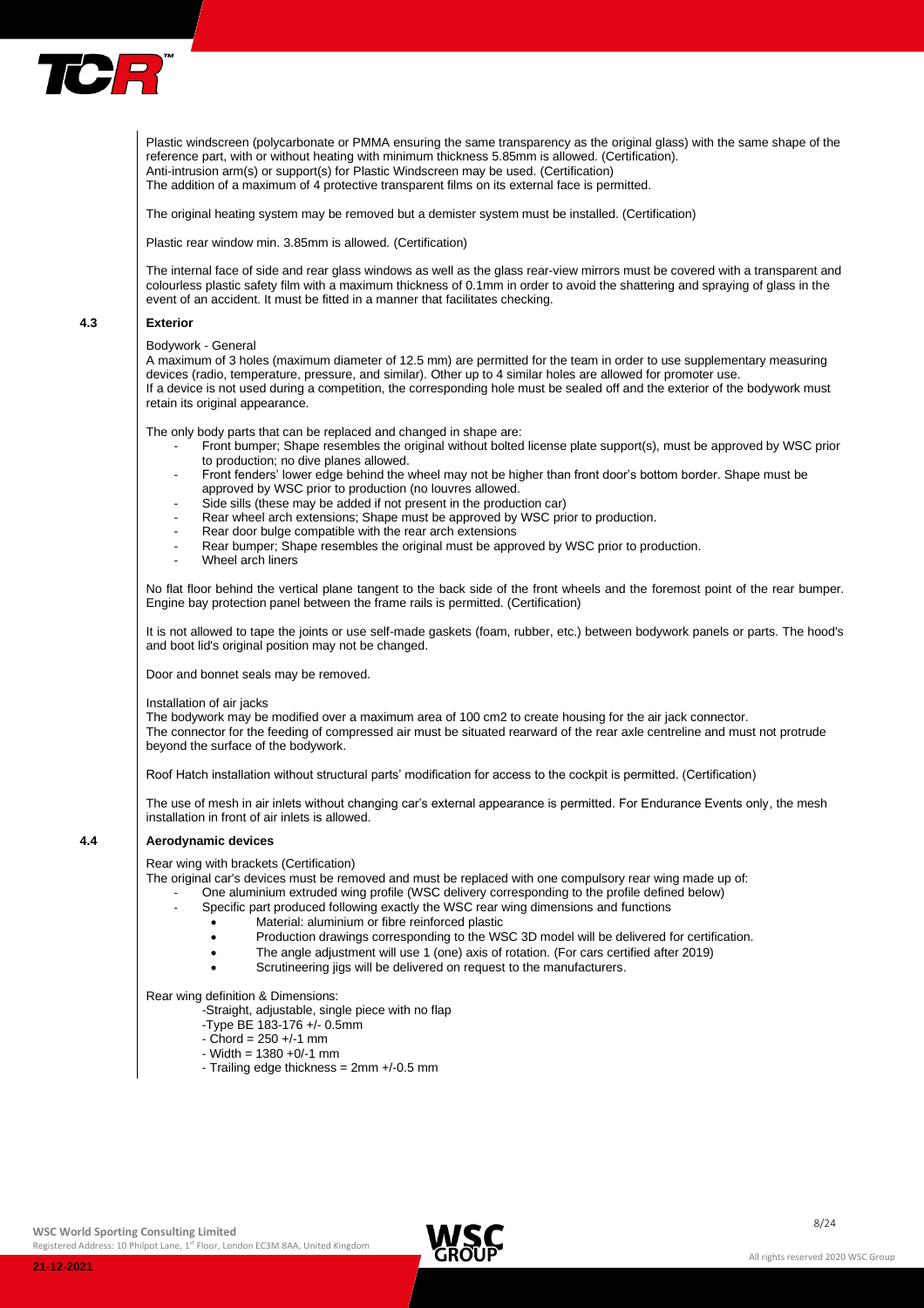



| $\times \%$ | 0    | 1.25 | 2.5  | 5     | 7.5                      | 10   | 15   | 20   | 30          | 40  | 50    | 60                | 70    | 80          | 90   | 95    | 100 |
|-------------|------|------|------|-------|--------------------------|------|------|------|-------------|-----|-------|-------------------|-------|-------------|------|-------|-----|
| -Yv         | 2.79 | 0.53 | 0.07 | 0.1   | 0.62                     | 1.32 | 2.86 | 4.35 | 6.79        | 8.8 | 10.02 | 11.4              | 11.95 | 11.8        | 9.03 | 5.58  | 0.1 |
| -Yo         | 2.79 | 7.31 | 9.4  | 12.52 | $14.95$ 16.94 20.05 22.3 |      |      |      | 25.01 25.98 |     |       | 25.65 24.39 21.44 |       | 17.43 11.43 |      | 16.63 | 0.2 |



2 Brackets

Dismountable, flat, plane surface perpendicular to wing profile surface.

Mounted on the boot lid or on the rear window and to the lower or to the upper wing profile surface. Min. transversal distance between both supports and between supports and side plates = 100mm. The leading edge must be rounded with a constant radius.

The trailing edge may be chamfered to a max. of 20 mm (min. thickness at the trailing edge = 2 mm).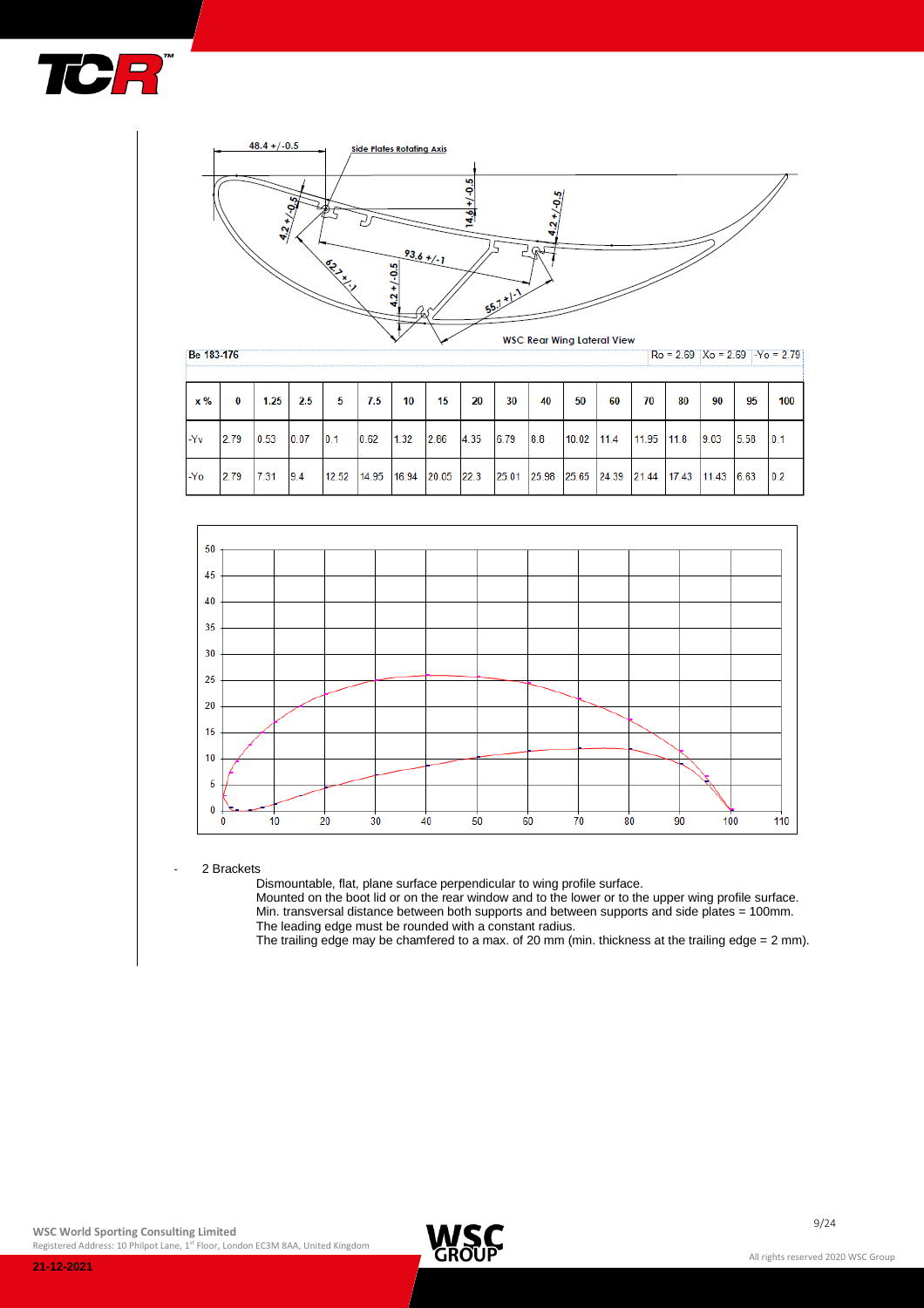



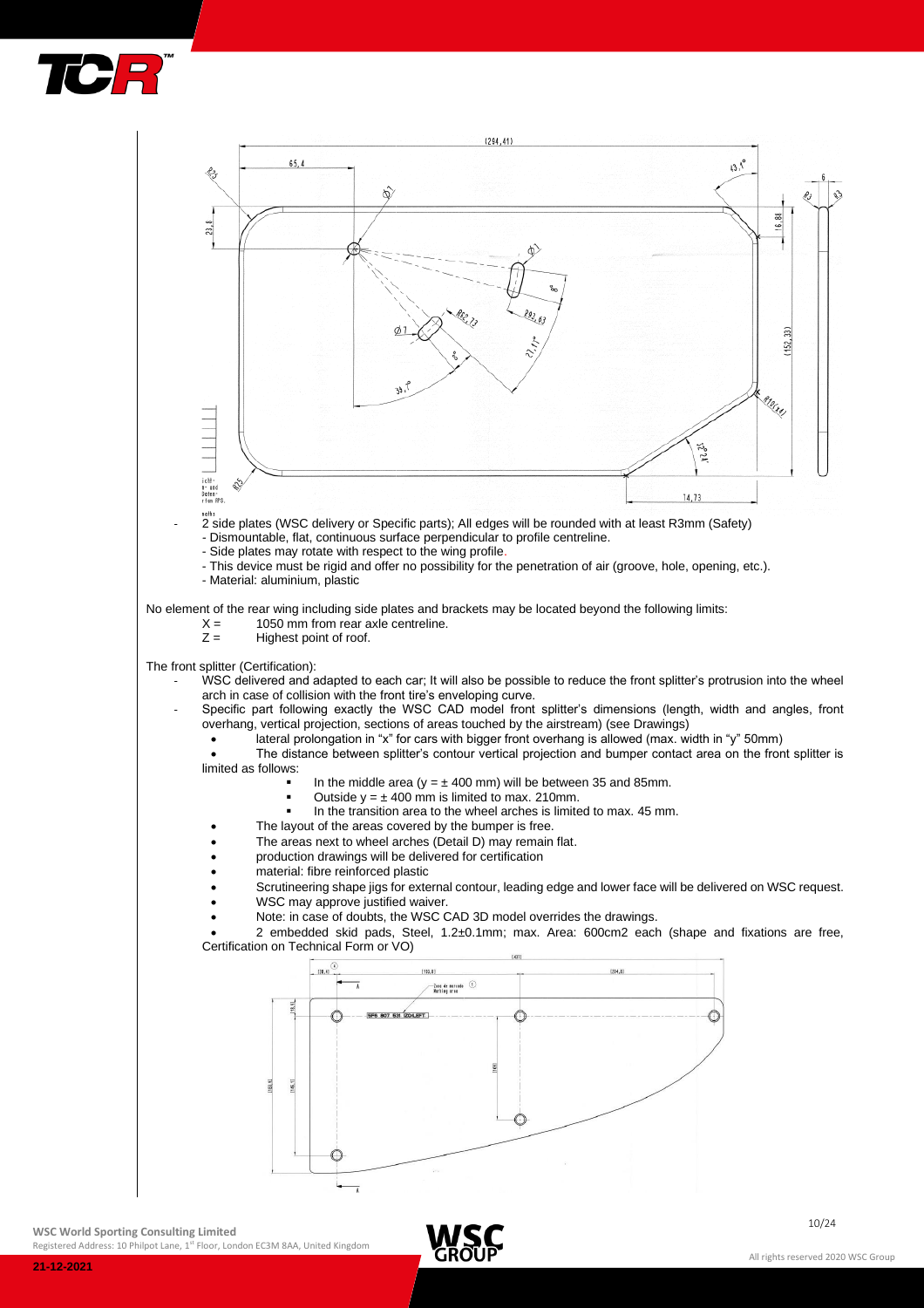



The foremost edge of the front splitter at y=0 will protrude the bumper contour by max. 35mm in vertical projection.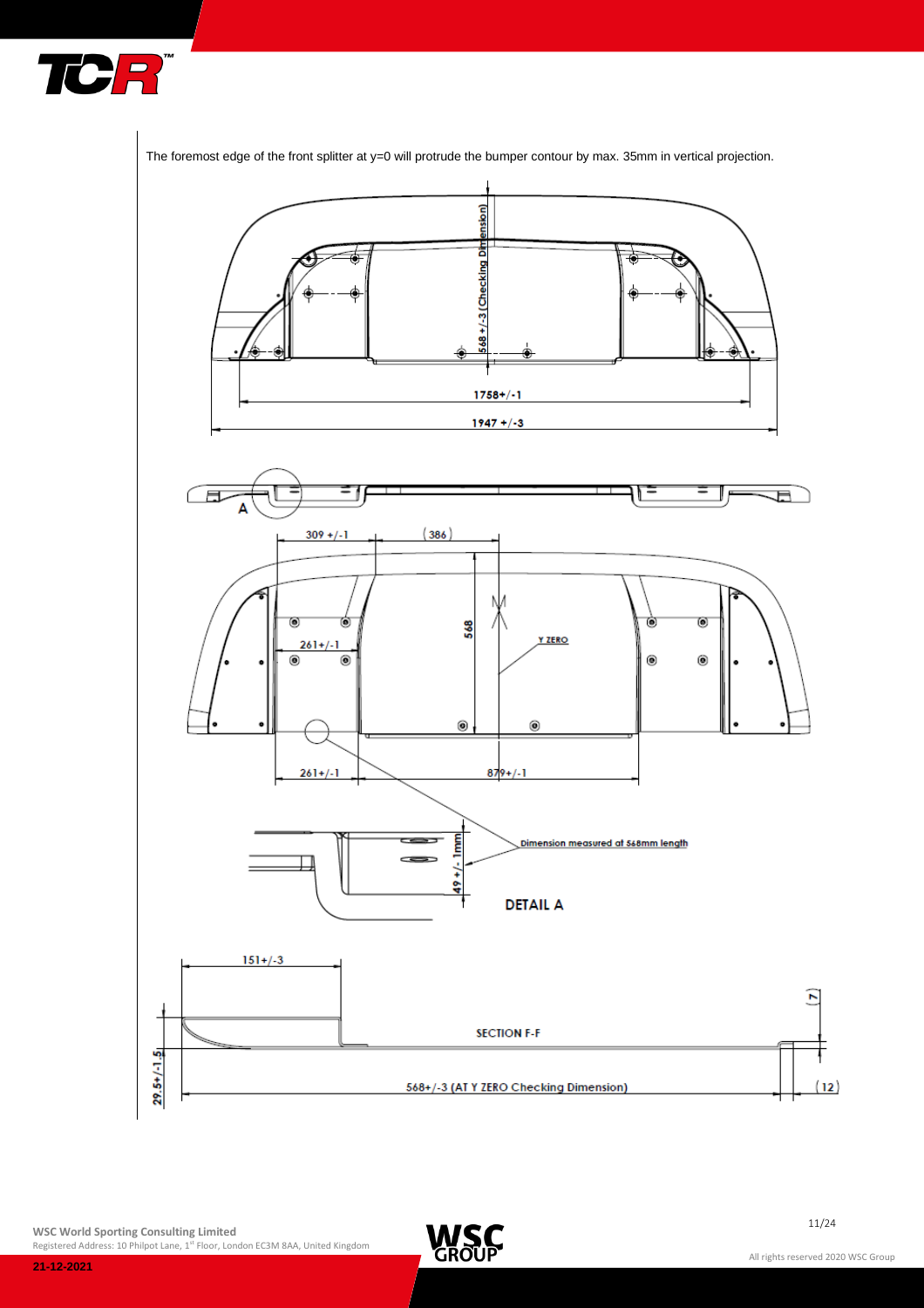



## **DETAIL D**

Front Splitter Brackets' design is free however the front splitter must be rigidly fixed the car's body at least in the area between the vertical projection of the front side members. Outside this area flexible front splitter mountings are allowed. (Certification)

Rear diffuser included in the rear bumper: (Certification)

- One single plane between a vertical plan minimum 380mm behind the rear axle centre line and the bumper's vertical projection
- Open downwards hollow area for the exhaust end pipe(s) allowed
- Maximal width: 1650mm
- Max inclination to the doors' lower edge: 25°
- No air circulation over the diffuser
- Fins or other air guiding surface are not allowed.

Mass production flexible skirts reducing the ground clearance may be removed. (Certification) The ground clearance check will consider these parts as bodywork

## **4.5 Interior**

Dashboard trims; Centre console

Trims situated below the dashboard and which are not parts of it may be removed. It is permitted to remove the part of the centre console. (Certification)

Dash board (Certification)

- General shape, appearance, mounting points and position must remain similar to production part.
- Thermoplastic or Fibre Glass plastic materials are free.
- Minimum weight: 2kg including ducting and fixation elements.

#### Instruments (Certification)

Display and indicators can be freely fixed on the dash board or to the steering column. The installation shall not interfere with the driver's vision or safety.

#### Switches (Certification)

Standard switches may be replaced by other control elements and may be fitted at different locations on the dashboard or on the centre console. Any opening resulting from this must be covered.

Allowed switchable functionalities affecting engine ECU on the steering wheel or switch panel(s) while engine running (allowed positions are on/off): Full Course Yellow, Pit Speed Limiter, Launch Control, GBX neutral and reverse gear. If switches (e.g., rotary, flip, button) for all other functionalities are placed in driver's reach, these may be activated and parameters of the engine ECU functionalities may be changed between certified parameter sets or within allowed software variants only when the engine is not running. It must be verifiable by checking engine ECU calibration and from logged scrutineering data, that switch actuation for these purposes does not take effect while engine is running.

Production Pedal Box: metallic pedals may replace the production plastic parts. New master cylinders and new arrangement in the engine bay may be used. (Certification)

Racing pedal box from shelf (hanging or floor mounted) and master cylinders in the cockpit: Modifications are authorised provided they have no other function than to allow the fixing of the master cylinders and/or the pedal box (Certification).

The original heating & air condition systems may be removed. Bulk head openings must be closed respecting "fire-wall" conditions. (Certification)

The wind screen demisting system is mandatory. Mass production AC & Heating Systems may be removed. (Certification)



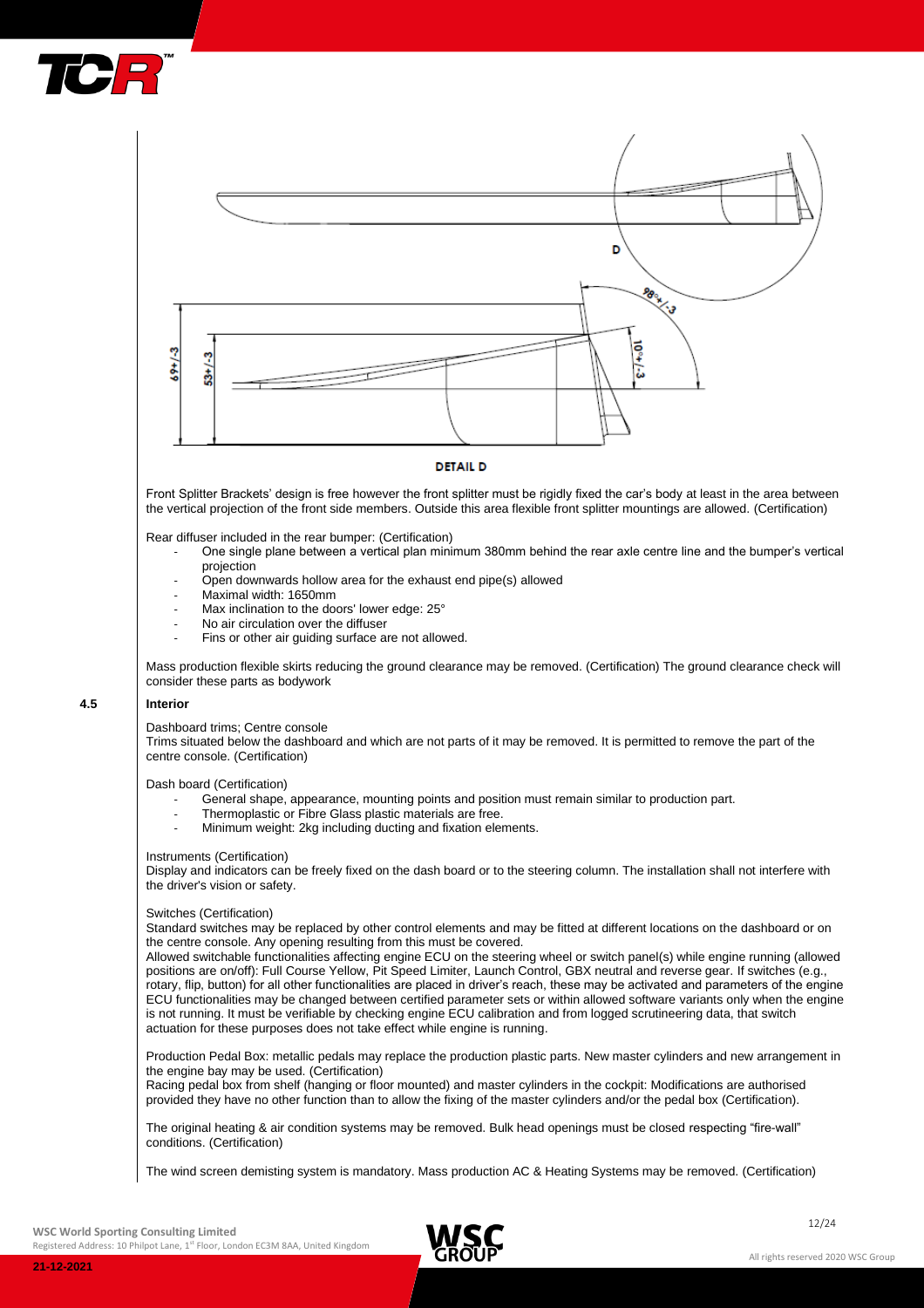

| <b>ART. 5</b>                                                               | <b>WEIGHT</b>                                                                                                                                                                                                                                                                                                                                                                                                                                                                                                                                                                                                                                                                                      |  |  |  |  |  |  |
|-----------------------------------------------------------------------------|----------------------------------------------------------------------------------------------------------------------------------------------------------------------------------------------------------------------------------------------------------------------------------------------------------------------------------------------------------------------------------------------------------------------------------------------------------------------------------------------------------------------------------------------------------------------------------------------------------------------------------------------------------------------------------------------------|--|--|--|--|--|--|
| 5.1                                                                         | <b>Target Racing Weight</b>                                                                                                                                                                                                                                                                                                                                                                                                                                                                                                                                                                                                                                                                        |  |  |  |  |  |  |
|                                                                             | The target racing weight for cars using racing gearbox is 1,265 kg.                                                                                                                                                                                                                                                                                                                                                                                                                                                                                                                                                                                                                                |  |  |  |  |  |  |
| The target racing weight for cars using mass production gearbox is 1,230kg. |                                                                                                                                                                                                                                                                                                                                                                                                                                                                                                                                                                                                                                                                                                    |  |  |  |  |  |  |
|                                                                             | The minimum front axle load proportion is 59% to be respected in any conditions during the event. (Not applicable for<br><b>Endurance Events)</b>                                                                                                                                                                                                                                                                                                                                                                                                                                                                                                                                                  |  |  |  |  |  |  |
| 5.2                                                                         | <b>Ballast, Success Ballast</b>                                                                                                                                                                                                                                                                                                                                                                                                                                                                                                                                                                                                                                                                    |  |  |  |  |  |  |
|                                                                             | Ballast, including success ballast, must be made from metallic plates or blocks and must be fixed in the cockpit and/or in the<br>boot.<br>It is permitted to complete the weight of the car with ballast.<br>The metallic blocks or plates must be fixed by means of tools, with the possibility of affixing seals.<br>The ballast must be attached to the body shell/chassis with bolts of at least 8.8-class with a minimum diameter of 8 mm, with<br>counter plates, according to the principle of the following Drawing.<br>The minimum area of contact between body shell /chassis and counter plate is 40cm <sup>2</sup> for each fixing point.<br>Any movable ballast system is forbidden. |  |  |  |  |  |  |
|                                                                             | contre-plaque<br>conterplate                                                                                                                                                                                                                                                                                                                                                                                                                                                                                                                                                                                                                                                                       |  |  |  |  |  |  |
|                                                                             | Ψ<br>contre-plaque<br>conterplate                                                                                                                                                                                                                                                                                                                                                                                                                                                                                                                                                                                                                                                                  |  |  |  |  |  |  |
|                                                                             | The ballast and success ballast will be declared as such at the scrutineering. The success ballast must be marked and it must<br>be possible to remove separately.<br>The ballast fixing system must allow to the Technical Delegate to seal the bolts. The ballast must be designed such, that tools<br>are required for its removal.                                                                                                                                                                                                                                                                                                                                                             |  |  |  |  |  |  |
| 5.3                                                                         | Liquids                                                                                                                                                                                                                                                                                                                                                                                                                                                                                                                                                                                                                                                                                            |  |  |  |  |  |  |
|                                                                             | The race car's weight may be checked at any time during the competition, including Qualifying and Races, with the existing<br>quantity of liquids in the tanks. At any other technical check, outside the time defined before, the technical delegate may verify<br>the race car's weight with emptied consumable liquid tanks.                                                                                                                                                                                                                                                                                                                                                                    |  |  |  |  |  |  |
| <b>ART. 6</b>                                                               | <b>ENGINE</b>                                                                                                                                                                                                                                                                                                                                                                                                                                                                                                                                                                                                                                                                                      |  |  |  |  |  |  |
| 6.1                                                                         | <b>Engine generals</b>                                                                                                                                                                                                                                                                                                                                                                                                                                                                                                                                                                                                                                                                             |  |  |  |  |  |  |
|                                                                             | Turbo charged mass production engines without modifications.<br>The make and type of the spark plugs are free.<br>It is allowed to change the injectors with OEM parts similar dimensions. (Certification)<br>The mass production high pressure fuel pump from the TCR certified engine cannot be modified. (Certification)<br>The electric loom and connection(s) may be modified to improve durability. (Certification)<br>Cylinder head gasket may be changed with another one with identical dimensions. (Certification)<br>$\blacksquare$<br>All crankshaft bearings may be changed with another one with identical dimensions. (Certification)                                               |  |  |  |  |  |  |
|                                                                             | Engine position: Production; The crankshaft's axis within a cylinder with R=20mm                                                                                                                                                                                                                                                                                                                                                                                                                                                                                                                                                                                                                   |  |  |  |  |  |  |
|                                                                             | The use of a different standard engine coming from another mass production car of the same group or of the TCR Race<br>Engine is allowed. (Certification)                                                                                                                                                                                                                                                                                                                                                                                                                                                                                                                                          |  |  |  |  |  |  |
|                                                                             | Position of the replacement engine in engine bay (Certification):<br>The crankshaft's axis will be within a cylinder with R=20mm relative to the position of the original engine in the<br>production car of the TCR model.<br>The inclination (defined by the cylinder sleeve axis) corresponds to the inclination of the replacement engine in its<br>original car.<br>The y-position is free for TCR models with transversal engine.<br>$\blacksquare$                                                                                                                                                                                                                                          |  |  |  |  |  |  |
|                                                                             | Only sealed engines by the manufacturers are eligible for TCR Events. (Certification)                                                                                                                                                                                                                                                                                                                                                                                                                                                                                                                                                                                                              |  |  |  |  |  |  |
|                                                                             | Additionally, the engine must be prepared in such a way that the technical delegate is given the possibility to seal the oil sump<br>and the cylinder head cover. (Certification)                                                                                                                                                                                                                                                                                                                                                                                                                                                                                                                  |  |  |  |  |  |  |
|                                                                             | It is not allowed to put ice or any other cooling system in the intake pipes or in front of the intercooler.                                                                                                                                                                                                                                                                                                                                                                                                                                                                                                                                                                                       |  |  |  |  |  |  |
|                                                                             | Indicative Engine Performance (ECE-R 85-5 Norm):<br>Maximum Torque around 410Nm<br>Maximum Power around 340HP<br>$\sim$                                                                                                                                                                                                                                                                                                                                                                                                                                                                                                                                                                            |  |  |  |  |  |  |

WSC World Sporting Consulting Limited and Consulting Limited and Consulting Limited and Consulting Limited and Consulting Limited and Consulting Limited and Consulting Limited and Consulting Limited and Consulting Limited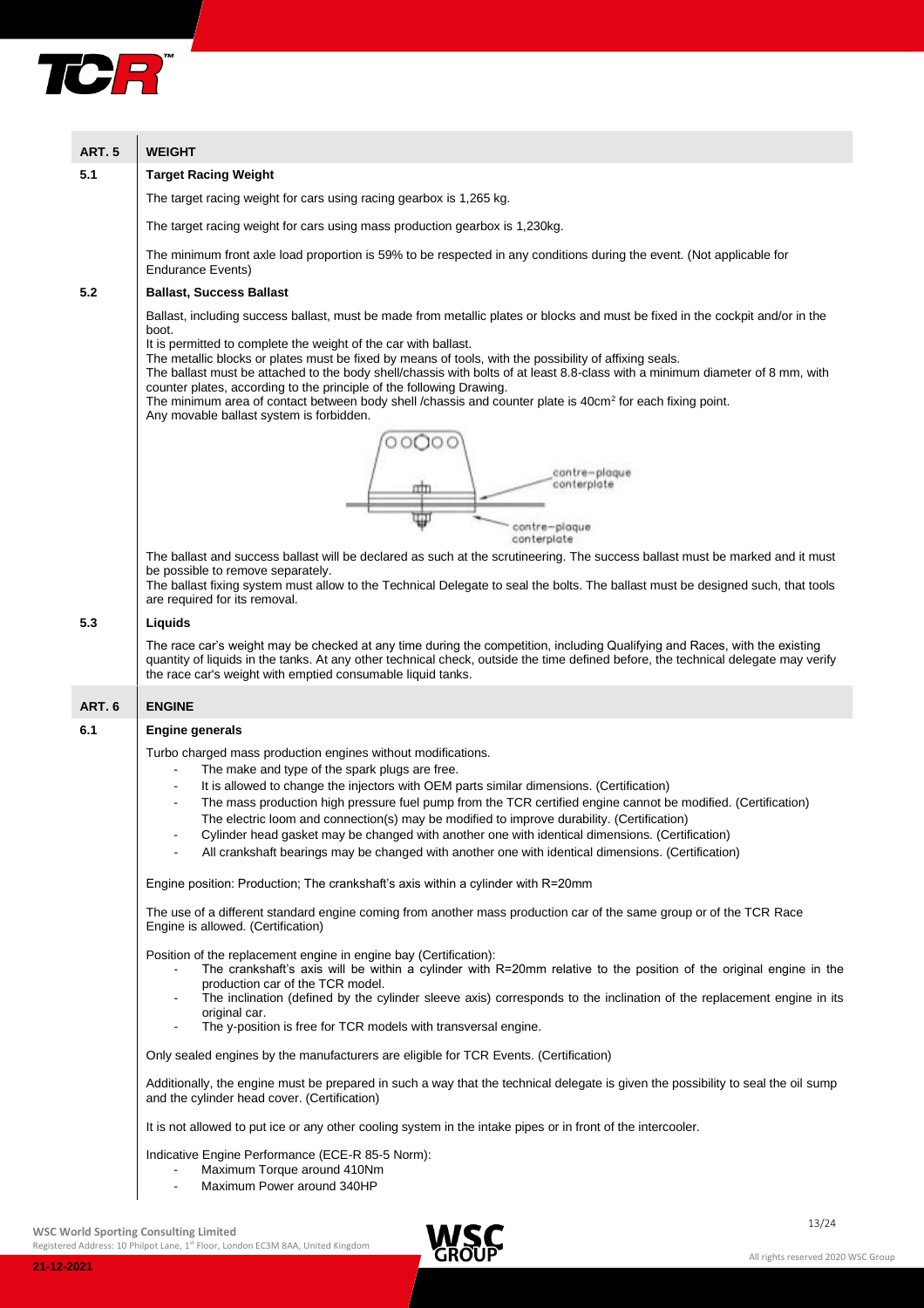

## **6.2 Engine Cooling**

#### Intercooler

Mass production intercooler from another OEM (maximum core volume 8 litres) may be used (Certification).

Air Ducts: free between air inlet and intercooler core (Certification)

The position and brackets are free without any modification of the bodywork. Air hoses and water pipes are free (Certification)

## Water Cooling

Radiator: mass production part free provided that the radiator is fitted in the production location without any modification to the bodywork (see exception below), brackets, water hoses and water pipes are free (Certification) Thermostat: free (Certification). The use is optional.

Electric & mechanic fans for radiator cooling: free (Certification on Technical Form or as VO)

Air Ducts: free between air inlet and cooler core (Certification)

In justified cases, Manufacturers may apply for removal or modifications of the upper radiator cross members without negative effects for rigidity of the chassis structure (WSC approval and Certification).

#### Engine oil cooling

The type of the used oil cooler (air/oil radiators or water/oil heat exchanger) and their connections are free. No modifications to the bodywork are allowed. The parts have to be situated within the perimeter of the bodywork in safe position. (Certification)

It is allowed to put tape in the grilles of the front bumper to regulate the engine cooler temperature (in car colour).

Only ambient air may be used for heat dissipation.

#### **6.3 Lubrication**

Following is allowed:

- Pressure accumulator (Certification)
- Bafflers and deflectors in production oil wet sump; The distance between the planes of the oil sump gasket on the engine block and on the oil-sump may not be increased by more than 6mm. (Certification)

If the lubrication system includes an open type sump breather, it must be equipped in such a way that the oil flows into a catch tank. (App. J, Art. 255. 5.1.14)

## **6.4 Engine control unit**

If the car's Power Box communicates to the engine, its software must be certified on the programming code level, identifiable and frozen. (Certifications)

Anti-Lag System is allowed. The system may be switched on manually when engine is not running and switched off manually at any time. Unless the system has previously been switched off manually, the system may be switched on/off automatically by Full Course Yellow, Speed Limiters or when race car is driven at part throttle (steady throttle pedal position under 60% for out / in lap, safety car, etc.) In case of automatic switching a delay of at least 5s between initiating switching and applying has to be guaranteed. Automatic switching has to be signalled to the scrutineering data logger. Each realization of an Anti-Lag functionality may only have two levels: on/off. (Certification)

Every manufacturer will have to provide 6 (six) engine mappings with differing power outputs: 90%, 92.5%, 95%, 97.5%, 100% and 102.5% named level "1" to "6" (Certification).

For cars certified until end 2019:

The choice of the engine Electronic Control Unit (ECU), engine control software, sensors and engine loom are free. (Certification)

The software and all data sets are frozen and cannot be overwritten. ECU box will be sealed by the Manufacturer and the access to modify software and parameters will be closed to prevent manipulation.

Manufacturers will deposit on request by the technical delegate free of charge for the duration of participation of their cars to TCR Competitions, Series, Class or Championships Engine Electronic Control Unit(s) (ECU) for all registered engine performance level(s) defined for BoP purposes.

The WSC Technical Delegate may at any time oblige the competitor to use the reference unit registered with the WSC by the Manufacturer.

Any manipulation, modification or disconnection of any certified sensor is forbidden. The Competitor is responsible for the quality of the sensor signals.

The software and the map(s) for the all certified engine performance level(s) are frozen and cannot be modified without WSC agreement. (Certification)

Every manufacturer has to provide software tools (free of charge and without limitations concerning the required number of copies and licenses) to allow to the TCR Technical Delegate to monitor the engine control software. The interface cable, that is needed to access the engine control unit while it is installed in the car, has to be provided for the TCR Technical Delegate by all participating competitors free of charge. The engine control software and the datasets have to be provided in a binary format to the TCR Technical Delegate by the manufacturer

- The software tools have a minimum functionality of:
	- Upload/Download program software and data sets

**WSC World Sporting Consulting Limited**

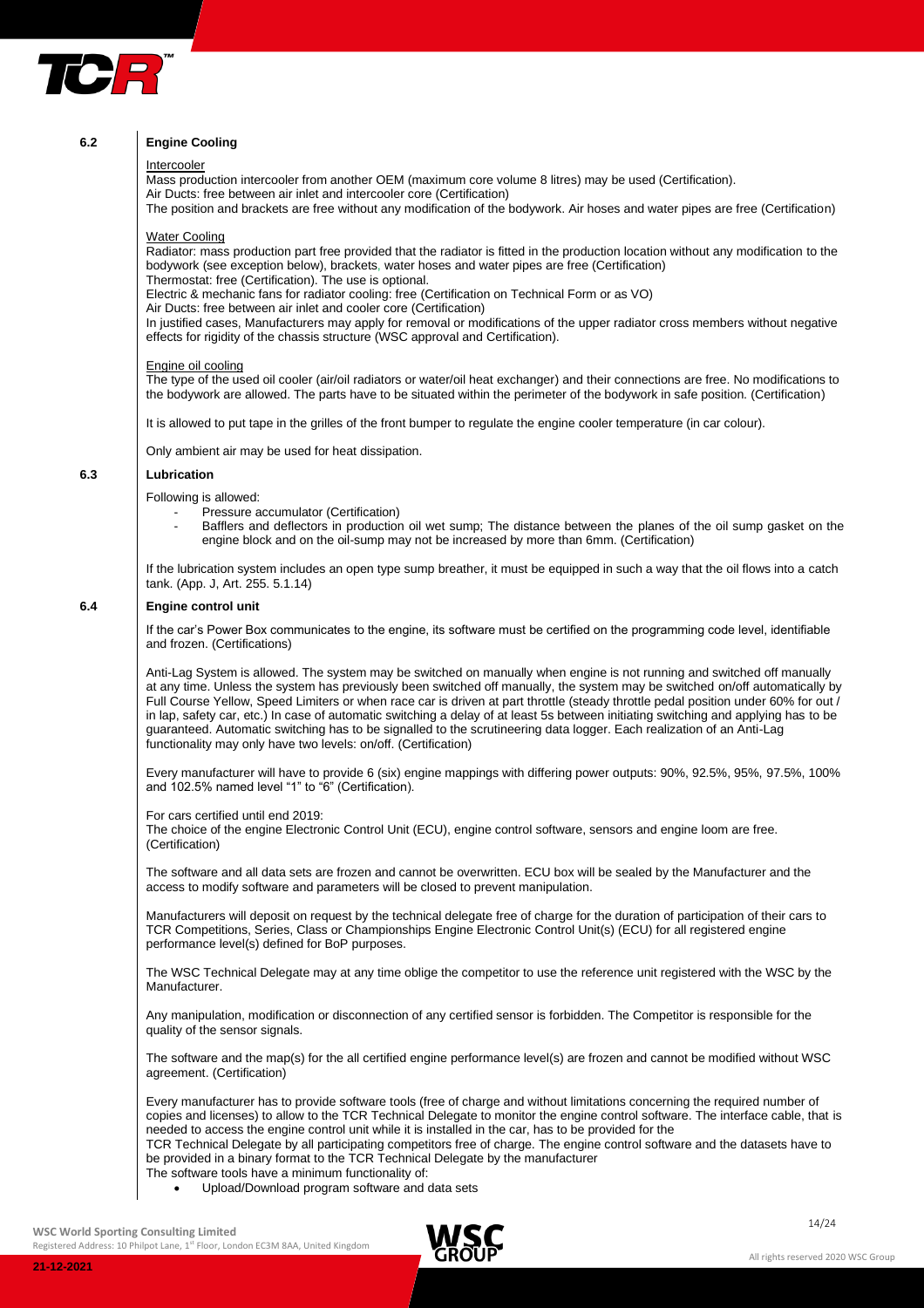

|        | Calculate Checksum of program software and datasets after uploading them                                                                                                                                                                                                                                                                                                                                                                                                         |
|--------|----------------------------------------------------------------------------------------------------------------------------------------------------------------------------------------------------------------------------------------------------------------------------------------------------------------------------------------------------------------------------------------------------------------------------------------------------------------------------------|
|        | Car certified from 2020 onward<br>The TCR ECU (Marelli, model: SRG-141) must be ordered from manufacturer and used as is, i.e., no modifications to the base<br>software of the ECU are allowed. The TCR ECU must be mounted as specified in the "TCR-Certification_TCR-ECU-<br>Installation-Manual", available on the TCR Server.                                                                                                                                               |
|        | Detailed specification of requirements for the 6 mappings can be found in WSC BoP documentation (Document "TCR-<br>Certification_Engine-Dyno-Test-Guidelines). Power levels will be selected via the TCR Power Level Rotary Switch delivered on<br>order by Marelli and will be sealed by the technical delegate following BoP Table.                                                                                                                                            |
|        | The ECU will act as a scrutineering data logger for the TCR Technical Delegate. Software licenses are provided by Marelli.<br>Hardware interface, i.e., connector with correct pinout to connect a laptop via Ethernet (RJ-45) must be provided by each<br>manufacturer using the "TCR-Certification_Engine-Dyno-Test-Guidelines" Document. from Marelli.                                                                                                                        |
| 6.5    | Intake system                                                                                                                                                                                                                                                                                                                                                                                                                                                                    |
|        | One (1) supplementary opening in the front bumper without protrusion above bumper's exterior surface can be made.<br>(Certification)                                                                                                                                                                                                                                                                                                                                             |
|        | The maximum boost pressure will be defined during BoP test and will be communicated per Technical Bulletin. The boost<br>monitoring procedure is described in the latest version of the document "TCR-Notification_Boost-Monitoring-Method".                                                                                                                                                                                                                                     |
|        | The air filter housing and the air filter element may be replaced with a catalogue part (Certification). The air feed pipes to the<br>air filter housing and from the filter housing to the turbo are free. (Certification)                                                                                                                                                                                                                                                      |
|        | 1 (one) different mass production Mono Turbo Charger coming from engines with cylinder capacity smaller than 2000cm <sup>3</sup> may<br>be used. (Certification)                                                                                                                                                                                                                                                                                                                 |
|        | It is allowed to change the impeller in case the Turbo Charger is integrated in the exhaust manifold. (Certification)                                                                                                                                                                                                                                                                                                                                                            |
|        | The turbo charger must be sealed by the manufacturers and must have the possibility to be sealed by Technical Delegates.<br>(Certification)                                                                                                                                                                                                                                                                                                                                      |
|        | No fresh air connection pipes between inlet and exhaust manifolds are allowed. Antipollution air circulation parts have to be<br>removed and the connection ports must be closed. (Certification)                                                                                                                                                                                                                                                                                |
| 6.6    | <b>Exhaust</b>                                                                                                                                                                                                                                                                                                                                                                                                                                                                   |
|        | The exhaust system is free downwards the turbo charger and its regulating system. It will fit FIA homologated catalytic<br>converter(s) (FIA List no. 8), will have nominal wall thickness minimum 1.2mm and will have the exit(s) at the car's rear end<br>below the rear bumper. (Certification)                                                                                                                                                                               |
|        | If a different turbo charger is certified an adapter between this and exhaust manifold may be used, (Certification).                                                                                                                                                                                                                                                                                                                                                             |
|        | The sound level must not exceed 110 dB(A) at 3/4 of maximum revs, measured in conformity with the FIA noise-measuring<br>method (see Article 252-3.6 of FIA Appendix J).                                                                                                                                                                                                                                                                                                         |
|        | Manufacturers may apply for option (VO) for exhaust muffler system for low noise circuits. (Certification)<br>Certified parts may be used following events specific noise limit.                                                                                                                                                                                                                                                                                                 |
| 6.7    | Fly-wheel assembly (Certification)                                                                                                                                                                                                                                                                                                                                                                                                                                               |
|        | Flywheel: production part or modified respecting following conditions:<br>Fly wheel can be re-manufactured solely to allow for a replacement clutch.<br>Minimum weight 6kg (without fasteners)<br>Machined from a single block of steel (no weight reduction bores, pockets or cut-outs)                                                                                                                                                                                         |
|        | The starter gear must have same or bigger dimensions.                                                                                                                                                                                                                                                                                                                                                                                                                            |
| ART. 7 | <b>FUEL SYSTEM</b>                                                                                                                                                                                                                                                                                                                                                                                                                                                               |
| 7.1    | <b>Fuel tanks</b>                                                                                                                                                                                                                                                                                                                                                                                                                                                                |
|        | The fuel cell(s), the filling and ventilation systems must be separated from the cockpit by a fireproof and liquid-proof protective<br>device and must comply with FIA App. J, Art. 253. (Certification)                                                                                                                                                                                                                                                                         |
|        | The total fuel volume in the car is max. 100 litres (Certification).                                                                                                                                                                                                                                                                                                                                                                                                             |
|        | Designs have to be WSC approved before implementation.                                                                                                                                                                                                                                                                                                                                                                                                                           |
|        | Technical and design conditions:<br>The fuel tank must be conformed or exceed the specifications of FIA/FT3 1999, FT3.5 or FT5 and comply with the<br>prescriptions of FIA App. J, Art. 253.14<br>The fuel tank must be contained in a close-fitting flameproof and liquid-proof lower (external) housing that has no<br>$\overline{\phantom{a}}$<br>other mechanical function including a crushable structure on all surfaces except the one in contact with the body<br>shell. |
|        |                                                                                                                                                                                                                                                                                                                                                                                                                                                                                  |

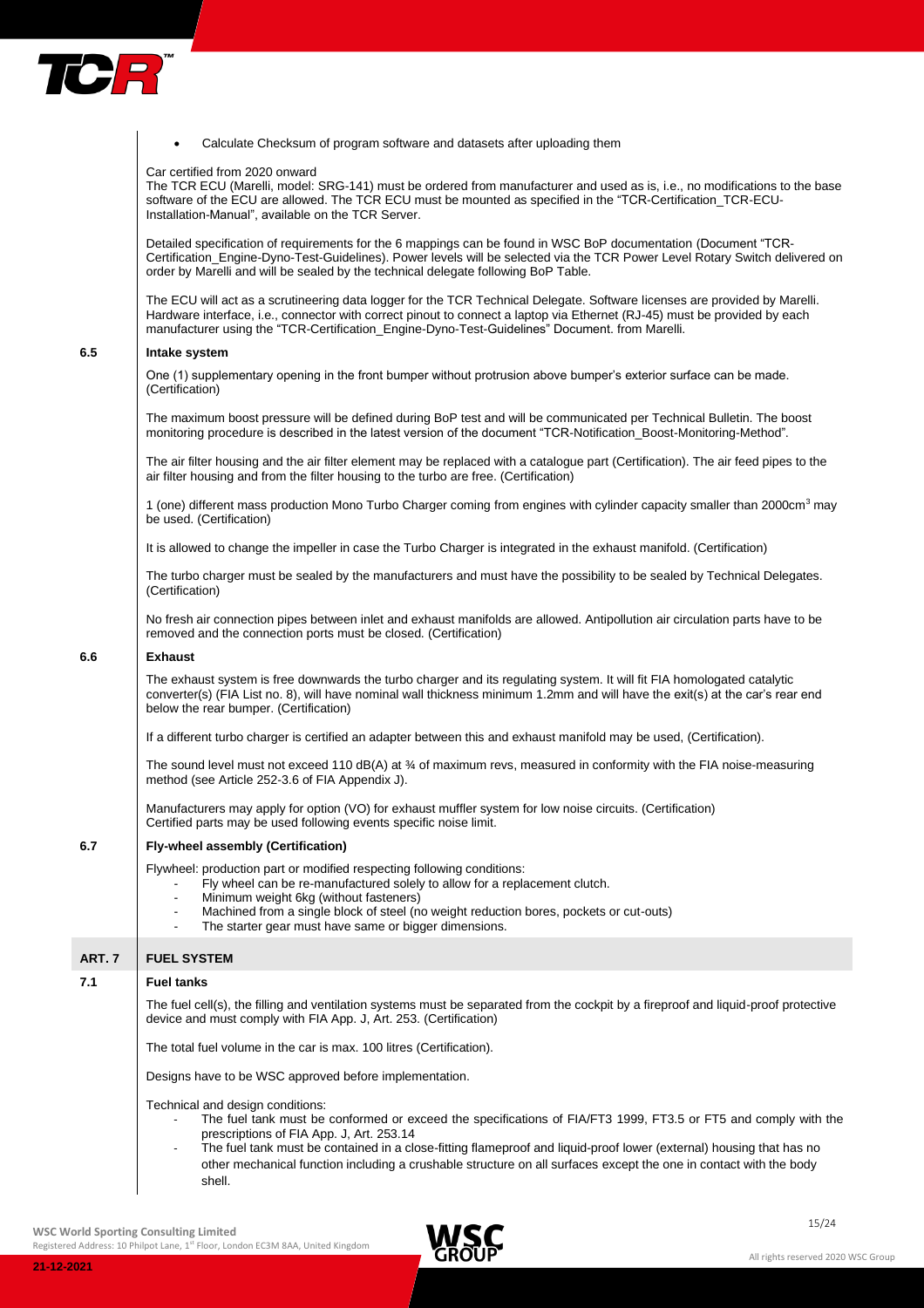

|        | The crushable structure must be a honeycomb sandwich construction based on a fire-resistant core of a minimum<br>crushing strength of 18N/cm2. The sandwich construction must include two skins of 1.5 mm thickness having a                                                                                                                                                                                                                                                                         |
|--------|------------------------------------------------------------------------------------------------------------------------------------------------------------------------------------------------------------------------------------------------------------------------------------------------------------------------------------------------------------------------------------------------------------------------------------------------------------------------------------------------------|
|        | tensile strength of minimum 225N/mm2 and must have minimum thickness of 10 mm.<br>Located within the safety cage, forward of the centre line of the rear wheels, no more than 65cm from the vertical plane                                                                                                                                                                                                                                                                                           |
|        | through the longitudinal axis of the car<br>Floor pan cut above the original fuel cell compartment exclusive for the installation of the supplementary fuel cell                                                                                                                                                                                                                                                                                                                                     |
|        | volume in the cockpit is permitted. Structural panels cannot be cut or modified.<br>The upper (internal) housing may be of mild steel or aluminium both 1.5mm minimum nominal thickness bolted or                                                                                                                                                                                                                                                                                                    |
|        | welded to the body shell or be crushable structure with similar properties as the lower housing.                                                                                                                                                                                                                                                                                                                                                                                                     |
|        | An add-on fuel cell (FT3 1999, FT3.5 or FT5) on the top of the main fuel cell and installed in a housing corresponding<br>to this regulation may be used up to the total maximal fuel volume. (Certification)<br>External refuelling can be used (Art. 253). (Certification). Several refuelling systems for different sporting regulations                                                                                                                                                          |
|        | can be certificated (VO at any time).                                                                                                                                                                                                                                                                                                                                                                                                                                                                |
|        | For fuel tanks with one filler neck FIA homologated non-return valve is mandatory (App. J. Art. 253.14). (Certification)<br>For endurance races the filler hole(s) must be situated outside the cockpit. All bodywork joints in the vicinity of the<br>refuelling connections must be designed in such a way as to prevent any leakage of fuel into cockpit and/or boot during<br>refuelling. For refuelling systems with FIA or ASN authorized leak-proof couplings FIA or ASN authorized fuel cell |
|        | safety valves must be used. (Certification)<br>In-board fuel tank filler must be protected by a fireproof and liquid-proof fire-wall. (Certification)                                                                                                                                                                                                                                                                                                                                                |
| a)     | FIA Safety Fuel Cells will satisfy the following conditions (Certification):                                                                                                                                                                                                                                                                                                                                                                                                                         |
|        | Fuel cell cover's lowest surface should have similar area and position in the car as the production fuel cell. (WSC<br>approval)                                                                                                                                                                                                                                                                                                                                                                     |
|        | The rest of the fuel cell including its cover has to be higher than 40mm in respect to production fuel cell's lowest<br>surface.                                                                                                                                                                                                                                                                                                                                                                     |
|        | Simple tunnel (no closed opening through fuel cell) for exhaust tube is allowed.                                                                                                                                                                                                                                                                                                                                                                                                                     |
|        | Fuel cell housing fixation to the body shell will be made using at least 6 (six) fixing points with M8 grade 8.8 bolts<br>installed according to the FIA Drawing 253-65. WSC approved fixing systems with equivalents solidity may be used.                                                                                                                                                                                                                                                          |
|        | (Certification)<br>An add-on fuel cell (FT3 1999, FT3.5 or FT5) on the top of the main fuel cell and installed in a housing                                                                                                                                                                                                                                                                                                                                                                          |
|        | corresponding to this regulation may be used up to the total maximal fuel volume. (Certification)                                                                                                                                                                                                                                                                                                                                                                                                    |
| b)     | It is also possible to use a catalogue rectangular shaped FIA Safety Fuel Cell coming from an FIA-approved manufacturer (FIA<br>FT3 1999 minimum specifications). (Certification).                                                                                                                                                                                                                                                                                                                   |
|        | The Fuel Cell must be fitted as follows:                                                                                                                                                                                                                                                                                                                                                                                                                                                             |
|        | located within the safety cage<br>forward of the centre line of the rear wheels                                                                                                                                                                                                                                                                                                                                                                                                                      |
|        | behind the vertical plane tangent to the most rear point of the driver's seat back                                                                                                                                                                                                                                                                                                                                                                                                                   |
|        | no more than 65cm from the vertical plane through the longitudinal axis of the car<br>The fuel tank must be contained in a close-fitting flameproof and liquid-proof lower (external) housing that has no other                                                                                                                                                                                                                                                                                      |
|        | mechanical function including a crushable structure on all surfaces except the one in contact with the body shell.<br>The crushable structure must be a honeycomb sandwich construction based on a fire-resistant core of a minimum                                                                                                                                                                                                                                                                  |
|        | crushing strength of 18N/cm2. The sandwich construction must include two skins of 1.5 mm thickness having a tensile<br>strength of minimum 225N/mm2 and must have minimum thickness of 10 mm.                                                                                                                                                                                                                                                                                                        |
|        | Cut-out of the floor pan is permitted.<br>Lower surface of the tank housing at least 100mm above road (measured by ride hide of 80mm).                                                                                                                                                                                                                                                                                                                                                               |
|        | mild steel or aluminium 1.5mm minimum nominal thickness fuel cell cover bolted or welded to the body shell (fire wall)<br>(Certification)                                                                                                                                                                                                                                                                                                                                                            |
|        | An add-on fuel cell (FT3 1999, FT3.5 or FT5) on the top of the main fuel cell and installed in a housing corresponding<br>to this regulation may be used up to the total maximal fuel volume. (Certification)                                                                                                                                                                                                                                                                                        |
|        | In case of bolting (fuel cell housing or cover) minimum M6 8.8 bolts spaced at max. 200mm must be used. Different<br>designs have to be WSC approved before implementation.                                                                                                                                                                                                                                                                                                                          |
| 7.2    | <b>Fuel circuit</b>                                                                                                                                                                                                                                                                                                                                                                                                                                                                                  |
|        | Fuel lines:                                                                                                                                                                                                                                                                                                                                                                                                                                                                                          |
|        | Mass Production Fuel Lines may be used outside the cockpit. The protection will correspond to Appendix J, Art. 253.3.1.<br>Other fuel lines must correspond to the prescriptions of Article 253-3 of Appendix J.<br>The installation is free provided that the prescriptions of Article 253-3 of Appendix J are respected                                                                                                                                                                            |
|        | Fuel sampling connector                                                                                                                                                                                                                                                                                                                                                                                                                                                                              |
|        | The car must be fitted inside the engine compartment with a FIA approved self-sealing connector for fuel sampling (Technical<br>list n°5) on the fuel feed line directly before the fuel high pressure pump.<br>The competitors will provide to the Technical Delegate on his request a connection hose to this connector.                                                                                                                                                                           |
| 7.3    | <b>Electric Fuel Pumps (Certification)</b>                                                                                                                                                                                                                                                                                                                                                                                                                                                           |
|        | All Electric Fuel Pumps must stop by stalling engine.                                                                                                                                                                                                                                                                                                                                                                                                                                                |
| ART. 8 | <b>ELECTRICAL EQUIPMENT</b>                                                                                                                                                                                                                                                                                                                                                                                                                                                                          |
| 8.1    | Windscreen wiper                                                                                                                                                                                                                                                                                                                                                                                                                                                                                     |
|        | Any mass production wiper motor system may be used with original number of working wiper blades (Certification)                                                                                                                                                                                                                                                                                                                                                                                      |

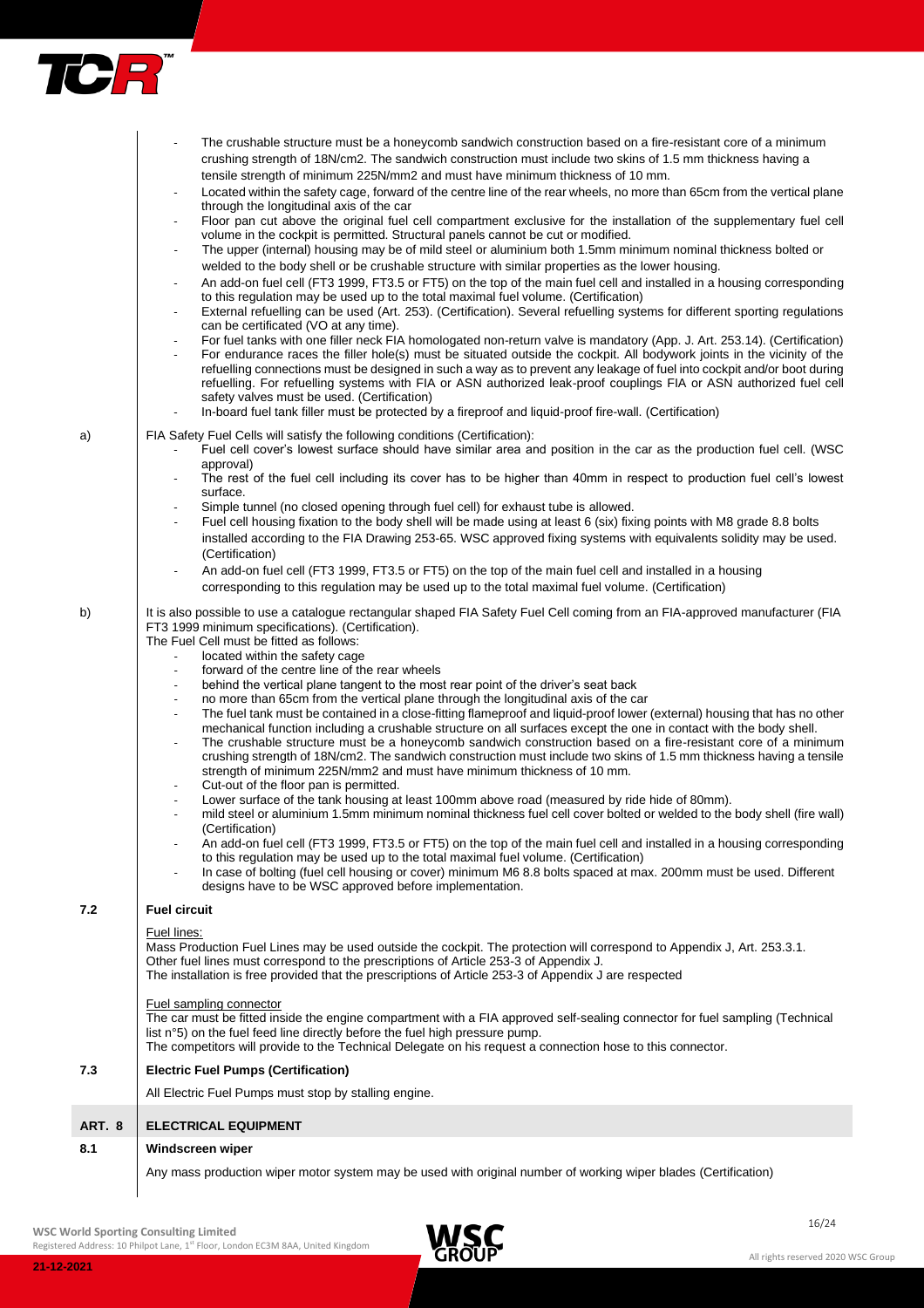

| 8.2<br>8.3<br>8.3.1 | Complete rear window wiper and washer system may be removed. (Certification)<br><b>Engine Starter</b><br>The production starter must be fitted and must be in working order at all times of the competition.<br>The driver must be able to operate the starter when seated normally.<br>Manufacturers may apply for alternative OEM Starter. (Certification)<br><b>Lighting equipment</b><br>The exterior lighting equipment must at least ensure the following functions: headlights, front and rear direction indicators, stop<br>lights, rain light (see 8.3.2) and rear tail lights and must be in working order at all times of the competition.<br>The exterior surface and appearance of the mass production lights cannot be modified but the interior elements may be<br>removed. (Certification). Exception for the fender indicators which are free. |
|---------------------|-----------------------------------------------------------------------------------------------------------------------------------------------------------------------------------------------------------------------------------------------------------------------------------------------------------------------------------------------------------------------------------------------------------------------------------------------------------------------------------------------------------------------------------------------------------------------------------------------------------------------------------------------------------------------------------------------------------------------------------------------------------------------------------------------------------------------------------------------------------------|
|                     |                                                                                                                                                                                                                                                                                                                                                                                                                                                                                                                                                                                                                                                                                                                                                                                                                                                                 |
|                     |                                                                                                                                                                                                                                                                                                                                                                                                                                                                                                                                                                                                                                                                                                                                                                                                                                                                 |
|                     |                                                                                                                                                                                                                                                                                                                                                                                                                                                                                                                                                                                                                                                                                                                                                                                                                                                                 |
|                     |                                                                                                                                                                                                                                                                                                                                                                                                                                                                                                                                                                                                                                                                                                                                                                                                                                                                 |
|                     |                                                                                                                                                                                                                                                                                                                                                                                                                                                                                                                                                                                                                                                                                                                                                                                                                                                                 |
|                     |                                                                                                                                                                                                                                                                                                                                                                                                                                                                                                                                                                                                                                                                                                                                                                                                                                                                 |
|                     |                                                                                                                                                                                                                                                                                                                                                                                                                                                                                                                                                                                                                                                                                                                                                                                                                                                                 |
|                     |                                                                                                                                                                                                                                                                                                                                                                                                                                                                                                                                                                                                                                                                                                                                                                                                                                                                 |
|                     | Endurance spot lights are free however body work modifications have to be certified (VO at any time).                                                                                                                                                                                                                                                                                                                                                                                                                                                                                                                                                                                                                                                                                                                                                           |
|                     | Cars must be prepared to activate at promoter decision Low Beam Lights Flashing at 2Hz - 4Hz at any speed limiter mode.                                                                                                                                                                                                                                                                                                                                                                                                                                                                                                                                                                                                                                                                                                                                         |
| 8.3.2               | Rain lights:<br>Rain Light is compulsory. (Certification)                                                                                                                                                                                                                                                                                                                                                                                                                                                                                                                                                                                                                                                                                                                                                                                                       |
|                     | Following arrangement may be used:                                                                                                                                                                                                                                                                                                                                                                                                                                                                                                                                                                                                                                                                                                                                                                                                                              |
|                     | One FIA approved unit (Technical List n°19) located in the tail gate, boot lid or replacing the 3 <sup>rd</sup> brake light placed on<br>the car's centre line.                                                                                                                                                                                                                                                                                                                                                                                                                                                                                                                                                                                                                                                                                                 |
|                     | Production 3rd brake light in combination with the production rear fog light(s).                                                                                                                                                                                                                                                                                                                                                                                                                                                                                                                                                                                                                                                                                                                                                                                |
| 8.4                 | <b>Starter Battery</b>                                                                                                                                                                                                                                                                                                                                                                                                                                                                                                                                                                                                                                                                                                                                                                                                                                          |
|                     | Only 1 (one) dry starter battery is allowed.<br>Type: certified (Li-lon or other exotic types will not be accepted).                                                                                                                                                                                                                                                                                                                                                                                                                                                                                                                                                                                                                                                                                                                                            |
|                     | Capacity: free (certified)                                                                                                                                                                                                                                                                                                                                                                                                                                                                                                                                                                                                                                                                                                                                                                                                                                      |
|                     | Make: free as far as the certified capacity, location, protection and fixation are used.<br>Location: In the production location, boot or in the cockpit. If in the cockpit, it must be situated behind a vertical and transversal                                                                                                                                                                                                                                                                                                                                                                                                                                                                                                                                                                                                                              |
|                     | tangent plane to the rearmost point of driver's seat or in the rear passengers' foot well. (Certification)                                                                                                                                                                                                                                                                                                                                                                                                                                                                                                                                                                                                                                                                                                                                                      |
|                     | Fixation: Should the battery be moved from its production position App. J, Art.255.5.8.3 applies.<br>Insulating cover: The terminals must be electrically protected with an insulating cover.                                                                                                                                                                                                                                                                                                                                                                                                                                                                                                                                                                                                                                                                   |
|                     | It must be possible at all times to start the engine with the energy of the battery transported on board the vehicle.                                                                                                                                                                                                                                                                                                                                                                                                                                                                                                                                                                                                                                                                                                                                           |
| 8.5                 | Electric loom (engine, car & data logger)                                                                                                                                                                                                                                                                                                                                                                                                                                                                                                                                                                                                                                                                                                                                                                                                                       |
|                     | Production or racing loom (Certification).                                                                                                                                                                                                                                                                                                                                                                                                                                                                                                                                                                                                                                                                                                                                                                                                                      |
| 8.6                 | Belt drive, alternator                                                                                                                                                                                                                                                                                                                                                                                                                                                                                                                                                                                                                                                                                                                                                                                                                                          |
|                     | The belt drive may be modified by removing not used belt driven aggregates and by repositioning the alternator. (Certification).                                                                                                                                                                                                                                                                                                                                                                                                                                                                                                                                                                                                                                                                                                                                |
|                     | The alternator may be replaced with another mass production one. The alternator pulley, belt and the bracket are free.<br>(Certification).                                                                                                                                                                                                                                                                                                                                                                                                                                                                                                                                                                                                                                                                                                                      |
|                     | The alternator must be operational at any time.                                                                                                                                                                                                                                                                                                                                                                                                                                                                                                                                                                                                                                                                                                                                                                                                                 |
| ART. 9              | <b>TRANSMISSION</b>                                                                                                                                                                                                                                                                                                                                                                                                                                                                                                                                                                                                                                                                                                                                                                                                                                             |
| 9.1                 | <b>Transmission system</b>                                                                                                                                                                                                                                                                                                                                                                                                                                                                                                                                                                                                                                                                                                                                                                                                                                      |
|                     | For cars fitted with a paddle shift and/or a power-driven clutch with electronic or pneumatic control, the Technical Delegate<br>may at any time oblige the competitor to use in competition the reference unit(s) registered with the WSC by the Manufacturer.                                                                                                                                                                                                                                                                                                                                                                                                                                                                                                                                                                                                 |
| 9.2                 | <b>Clutch</b>                                                                                                                                                                                                                                                                                                                                                                                                                                                                                                                                                                                                                                                                                                                                                                                                                                                   |
|                     | The clutch has to be the mass production one or certified under following conditions:                                                                                                                                                                                                                                                                                                                                                                                                                                                                                                                                                                                                                                                                                                                                                                           |
|                     | Racing Catalogue pressed-type multi-discs sinter-cerametallic; cushion clutches are not allowed.<br>Minimum Discs Dia. 183mm (71/4")                                                                                                                                                                                                                                                                                                                                                                                                                                                                                                                                                                                                                                                                                                                            |
|                     | Clutch Control System hydraulic or mechanic actuated by the driver's foot<br>Clutch release bearing is free (catalogue parts).                                                                                                                                                                                                                                                                                                                                                                                                                                                                                                                                                                                                                                                                                                                                  |
| 9.3                 | Gearbox                                                                                                                                                                                                                                                                                                                                                                                                                                                                                                                                                                                                                                                                                                                                                                                                                                                         |
|                     | Mass production gearbox coming from the production model or from another car of the same group may be used<br>(Certification). In the latter case a gear box adapter to the engine and gearbox brackets may be used. (Certification)                                                                                                                                                                                                                                                                                                                                                                                                                                                                                                                                                                                                                            |
|                     | The mass production gearbox will be certified and used under following conditions:                                                                                                                                                                                                                                                                                                                                                                                                                                                                                                                                                                                                                                                                                                                                                                              |
|                     | Mass production ratios                                                                                                                                                                                                                                                                                                                                                                                                                                                                                                                                                                                                                                                                                                                                                                                                                                          |
|                     | 1 (one) reverse gear, selectable at any moment by the driver while the engine is running and the car is stopped<br>Every gear must be able to be engaged and in working order.                                                                                                                                                                                                                                                                                                                                                                                                                                                                                                                                                                                                                                                                                  |
|                     | 17/24<br><b>INICC</b><br><b>WSC World Sporting Consulting Limited</b>                                                                                                                                                                                                                                                                                                                                                                                                                                                                                                                                                                                                                                                                                                                                                                                           |

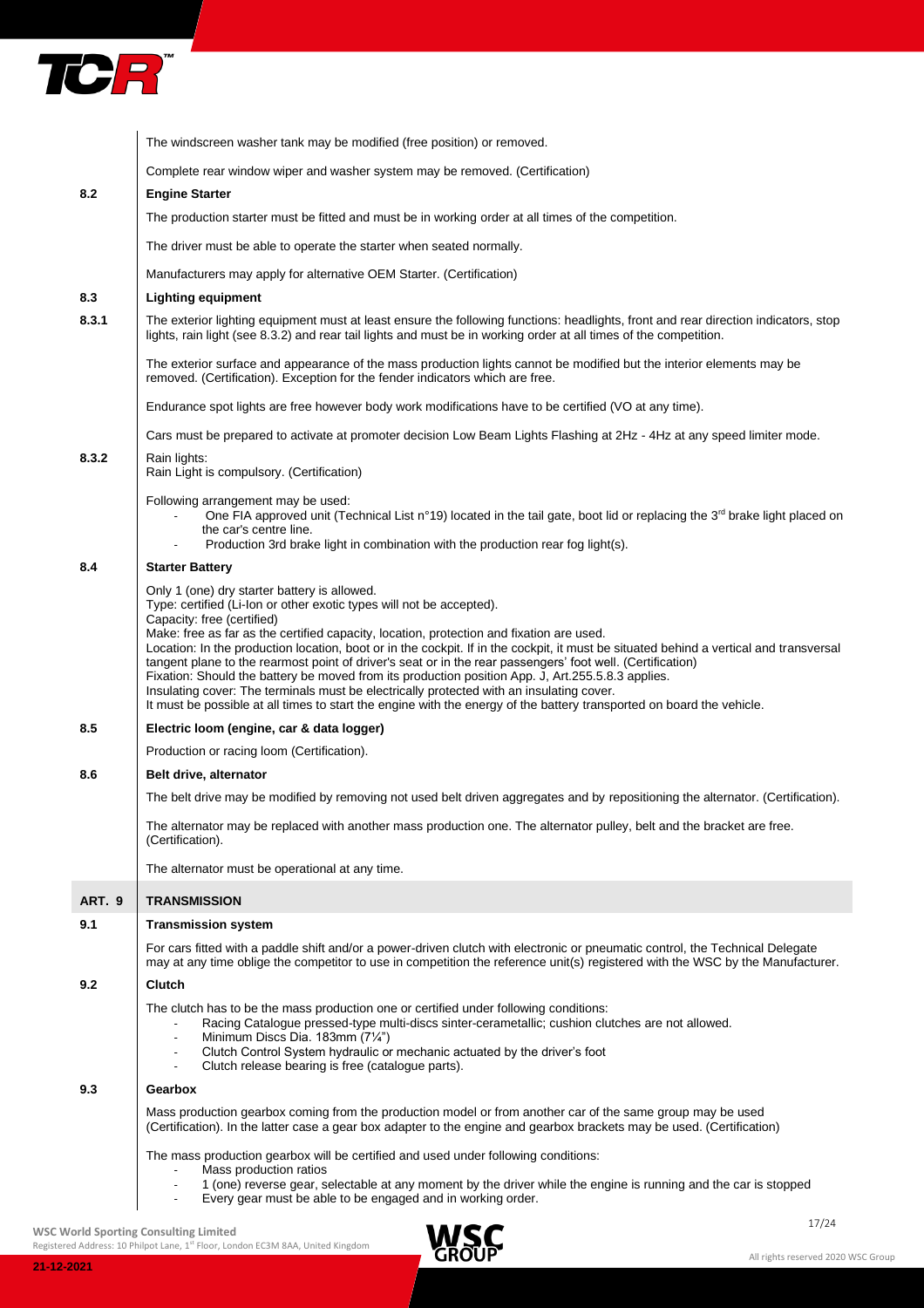

- Gear changes must be made mechanically or using Paddle Shift (after-market or catalogue part).
	- Interference to Engine Control for shifting allowed (Ignition cut or power reduction)
- Each individual gear change must be separately and solely initiated and commanded by the driver.

The use of paddle shift on mass production gearbox using catalogue (after-market) parts may be certified. The gear box control unit will be sealed and may be at any time be replaced by the technical delegate with the reference part. It is not allowed to alter the certified operating data. Manufacturers will provide to the technical delegate free of charge for the duration of participation of their cars to TCR Competitions, Series, Class or Championships Transmission Electronic Control Unit(s) (ECU).

One catalogue racing sequential gearbox with one set of ratios may be certified under following conditions:

- A maximum of 6 (six) forward gears
- 1 (one) reverse gear, selectable at any moment by the driver while the engine is running and the car is stopped
- Every gear must be able to be engaged and in working order.
- Gear changes must be made mechanically or using Paddle Shift (catalogue part).
- Interference to Engine Control for shifting allowed (Ignition cut or power reduction)
- Each individual gear change must be separately and solely initiated and commanded by the driver.
- Any system that permits more than one gear pair to be engaged to the drive train at any time is prohibited.
- Instantaneous gearshifts are forbidden.
- Gearshifts have to be distinct sequential actions where the extraction of the current dog gear is subsequently followed by the insertion of the target dog gear.
- The dog gear is considered extracted when its position is not able to transmit any torque.
- Catalogue limited slip differential

A 2<sup>nd</sup> catalogue racing sequential gearbox can be certified at any time as option VO using similar technical parameters: Interchangeability (same clutch, starter, etc.)

- Similar lubrication principle
- Total ratios in each gear (deviation  $\pm 3\%$ )
- Weight (deviation  $\pm 2kq$ )
- Catalogue limited slip differential

Car models using mass production gearbox and/or sequential gearbox(es) will certify only 1 (one) GBX type per car (Chassis no.) and are not allowed to change back and forth between different certified variants. GBX changes may be requested by Certification Extension (Erratum) of the Technical Form.

A new gearbox cooling using catalogue parts (pump, filter, cooler, lines, thermostat, etc.) may be certified. Mass Production Gearbox Cooling may be used without modification. Modified mass production gearbox cooling must be also certified.

Each car will have to keep declared transmission.

## **9.4 Final Drive**

The final drive may be production or new (Certification).

For each certified gear box one new final drive ratio or one new final drive ratio pair (for transmission using two final gear pairs for gearboxes with 2 lay shafts) in the certified housing may be certified.

Final drive cooling using catalogue parts (pump, filter, cooler, lines, thermostat, etc.) may be certified.

## **9.5 Limited Slip Differential**

Any mass production limited slip differential may be used in mass production gearbox with production parameters but the settings cannot be modified during driving. (Certification)

The mass production differential fitted in the mass production gearbox may be replaced by a catalogue mechanical limited slip differential inside the drive unit housing (Certification).

It is permitted to remove material from the inside of the production housing. It must at all times be possible to clearly recognize the housing as the certified standard housing. (Certification)

Only one (1) catalogue mechanical limited slip differential may be offered for each racing sequential gearbox. (Certification).

For each mechanical limited slip differentials 4 (four) pairs of pressure angles machined on one or several pressure rings pairs may be certified. Control jigs for the pressure angles will be made available on WSC request.

The use of metallic friction plates & disks is mandatory (no carbon friction plates / disks or CFRP platted parts allowed).

## **9.6 Drive shafts**

For each certified gear box different drive shafts may be certified. Principle of the joint on the wheel side joint must be original.

Drive shaft's length is free.

## **ART. 10 AXLES, SUSPENSION AND STEERING**

## **10.1 Generals**

**WSC World Sporting Consulting Limited**

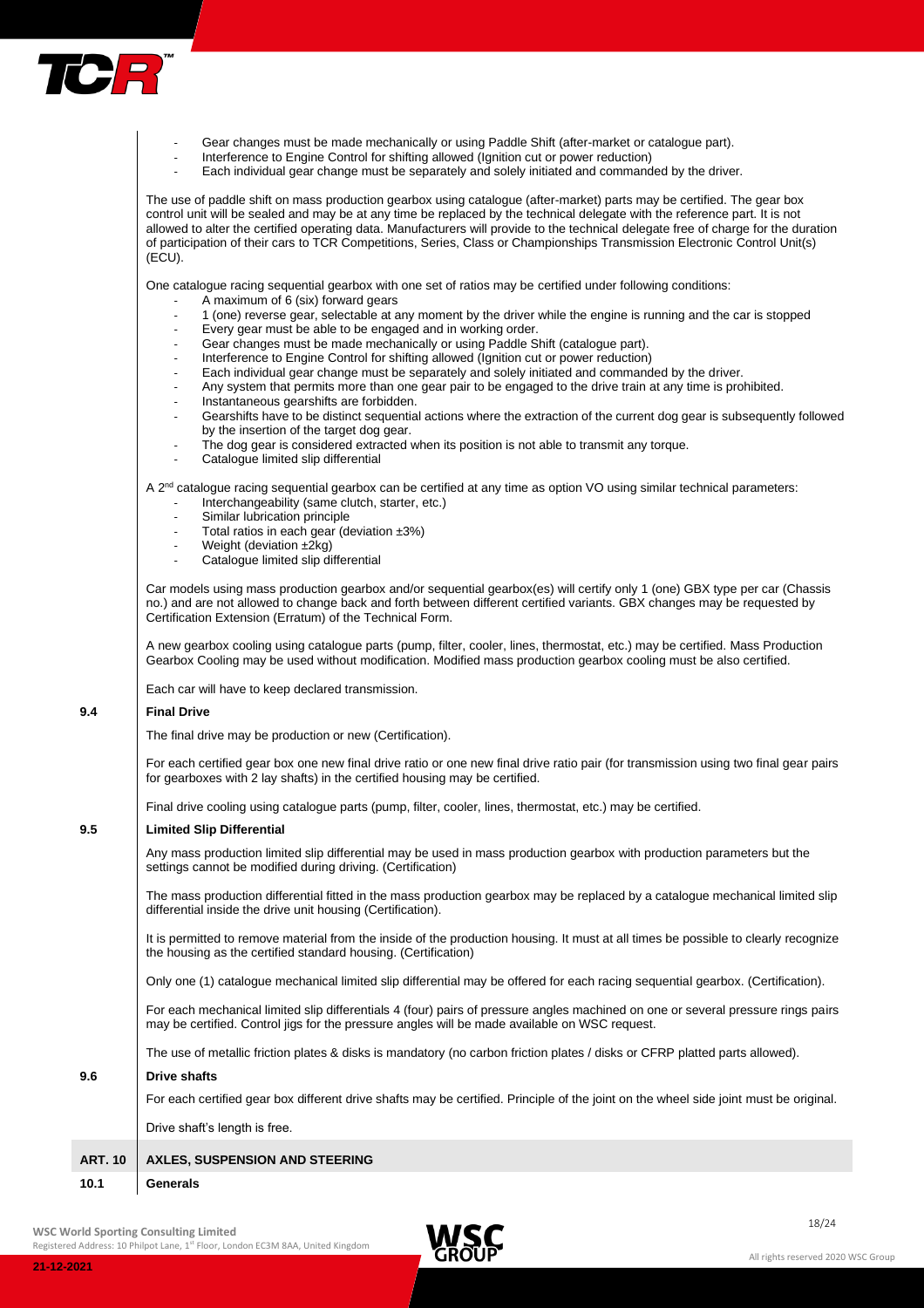

Wheelbase: Nominal wheelbase of the race car must not exceed the nominal wheelbase of the original car + 60 mm with the following constraints: The wheels can only be moved towards their end (i.e., front wheels towards the front) by 30 mm maximum. This measurement must be taken from a datum-point on the body shell. (Certification) Tolerance on race car wheelbase  $\pm$  10 mm. Front and Rear overhangs Front: Defined by front bumper & Front splitter position. Rear: Defined by rear bumper position. These measurements must be taken from a datum-point on the body shell. (Certification) No modifications of the chassis for new suspension pick up points The position of the new pick-up points is free; max  $\pm 20$ mm adjustment in all directions (Certification) Bolted brackets for suspension elements are free (Certification) Position of the front and rear overhangs correspond to the production car. (Certification) Reinforcement bars (Certification) Reinforcement bars may be fitted on the McPherson top mounting points to the body shell of the same axle, each side of the car's longitudinal centreline. The distance between the McPherson top mounting and the anchorage point of the bar cannot be more than 150 mm (Drawing 255-4), unless the bar is a transverse strut homologated with the safety cage. Reinforcement bars must be removable.  $b \leq 150$ mm The mounting bracket may be welded or bolted to the body shell. If bolted, a maximum of three (3) holes (maximum diameter of 10.5 mm) are authorised on each side. The reinforcement bar must not be mounted elsewhere on the body shell or any mechanical part. **10.2 Wheel Hubs and Bearings** The wheel hubs may be re-machined using similar wheel fixation (number of fixation points, same bolt PCD and thread), to allow the use of a stronger mass production wheel bearing. Mass production wheel hubs may be used. The rim centring on the hub may be modified. (Certification) **10.3 Bearings, Silent blocks, Rubber bearing** Production bearing on suspension arms may be replaced by uniballs or bush bearings (Certification). No rolling contact bearings accepted. Any elastokinematic elements (rubber, metallic spring, etc.) allowing defined modification of suspension parameters (toe, camber, etc.) under lateral or longitudinal forces are forbidden. **10.4 Front wishbones/upright/struts** The working principle and the number of pivot points on the wishbones/upright/struts and on the chassis/subframe have to be maintained. The parts are free. (Certification) Double-wishbone axle may be changed to triangular control arm axle. (Certification) **10.5 Rear suspension** Production suspension parts may be reinforced or modified. Suspension arms may be replaced by new parts (Certification) Twist beam may be changed into double trailing arm, keeping the same external pivot points and adding two additional points on chassis. (Certification) **10.6 Anti-roll bars** Anti-roll bars made from ferrous material, their bearings and their actuation are free. Adjustable lever arms (no turning blades) may be used without adjustment from the cockpit. (Certification, maximum 3 sets for front and rear axle) If the production axle is not fitting anti-roll bar, it may be added. (Certification) The anti-roll bars may be disconnected but must remain in the car. **10.7 Springs** Cylindrical, linear steel springs are free; the combination of one helper with one suspension spring is allowed.

 $\blacksquare$ **WSC World Sporting Consulting Limited**

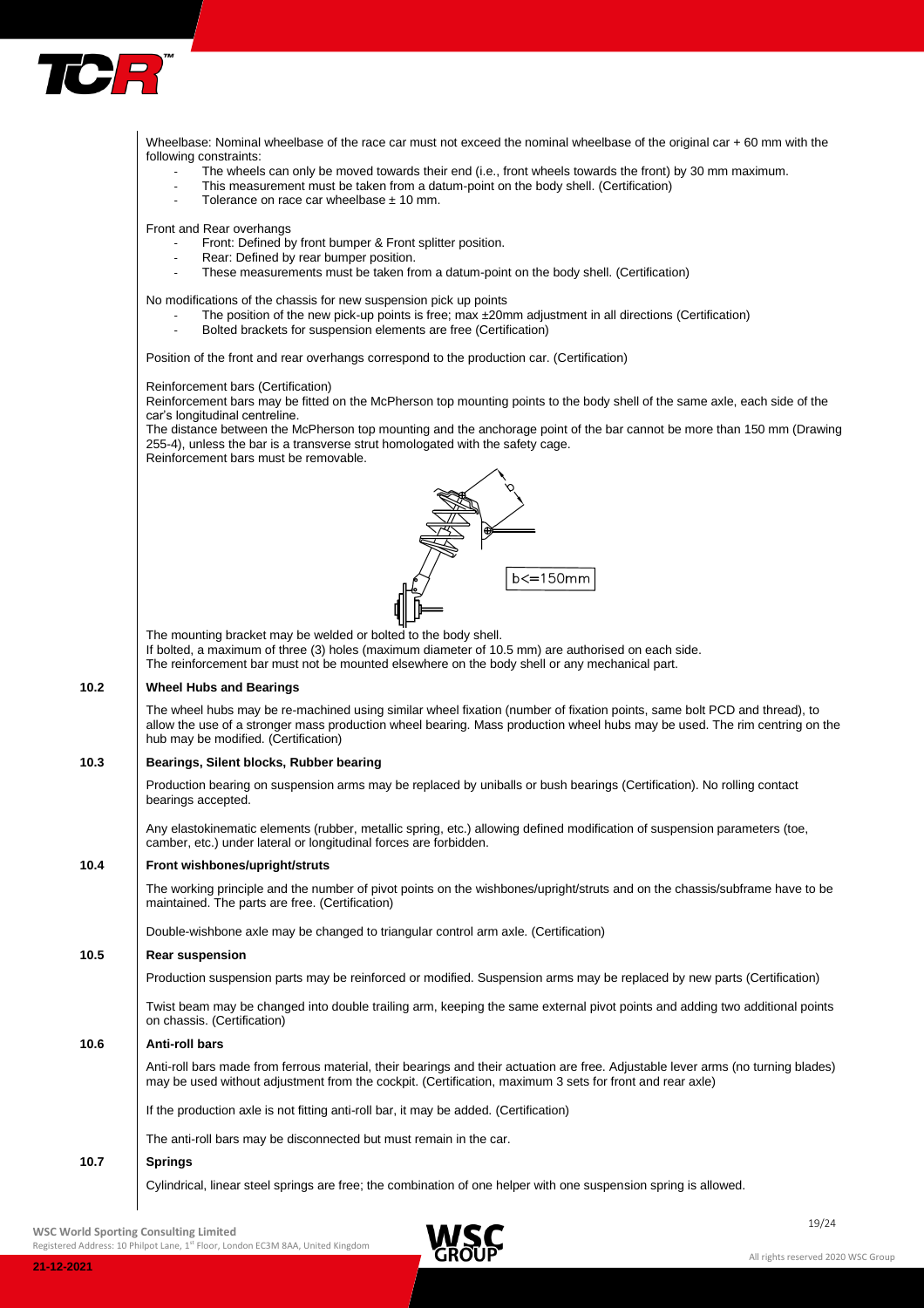

|               | The spring seats are free. (Certification)                                                                                                                                                                                                                                                                                                                                                                                                                                                                                                                                                                                                     |
|---------------|------------------------------------------------------------------------------------------------------------------------------------------------------------------------------------------------------------------------------------------------------------------------------------------------------------------------------------------------------------------------------------------------------------------------------------------------------------------------------------------------------------------------------------------------------------------------------------------------------------------------------------------------|
|               | Rubber bump stops and packers are free.                                                                                                                                                                                                                                                                                                                                                                                                                                                                                                                                                                                                        |
| 10.8          | Minimum Ride height                                                                                                                                                                                                                                                                                                                                                                                                                                                                                                                                                                                                                            |
|               | The minimum ride height has to be respected at any time during the event.                                                                                                                                                                                                                                                                                                                                                                                                                                                                                                                                                                      |
|               | For the checking of the minimum ride height, the pressure of the tyres must not be less than 1.5bars.                                                                                                                                                                                                                                                                                                                                                                                                                                                                                                                                          |
|               | Reference Minimum Ride Height: 80mm.                                                                                                                                                                                                                                                                                                                                                                                                                                                                                                                                                                                                           |
| 10.9          | <b>Shock absorbers</b>                                                                                                                                                                                                                                                                                                                                                                                                                                                                                                                                                                                                                         |
|               | Only commercial hydraulic 2-way adjustable shock absorbers (one per wheel) fitted in the same location and similar position<br>like in the basic mass production car are allowed. (Certification)                                                                                                                                                                                                                                                                                                                                                                                                                                              |
|               | All original internal parts offered by the manufacturer of the certified shock absorber in its commercial catalogues and free<br>available on the market are allowed.                                                                                                                                                                                                                                                                                                                                                                                                                                                                          |
|               | The use of following technical solutions is forbidden:<br>Rolling contact bearings<br>Inertial shock absorbers (J-Damper)<br>$\blacksquare$<br>Floating-piston for amplitude/frequency depending damping<br>$\overline{\phantom{a}}$<br>Hydraulic bump-stops<br>$\overline{\phantom{a}}$<br>Connection between shock absorbers (hydraulic, electric, electronic or mechanic, other than antiroll bars)<br>$\overline{\phantom{a}}$                                                                                                                                                                                                             |
|               | Set-up modification from cockpit<br>$\overline{\phantom{a}}$<br>Set-up modification by moving car by computer control (active damping)<br>$\overline{\phantom{a}}$<br>Motion sensing valves (G-valves)<br>$\overline{\phantom{a}}$                                                                                                                                                                                                                                                                                                                                                                                                             |
|               | Electro valves<br>$\overline{\phantom{a}}$<br>Solid-materially additives to the damper-oil<br>$\overline{\phantom{a}}$                                                                                                                                                                                                                                                                                                                                                                                                                                                                                                                         |
|               | Manufacturers may apply for different shock absorber brands and /or commercial designations at any time (VO Certification)                                                                                                                                                                                                                                                                                                                                                                                                                                                                                                                     |
| 10.10         | <b>Steering</b>                                                                                                                                                                                                                                                                                                                                                                                                                                                                                                                                                                                                                                |
|               | The steering lock must be dismounted and the column adjusting system must be locked with tools. Steering column brackets<br>may be replaced. The new brackets may be connected to the chassis or to the safety cage (Certification)<br>The production locking system of the steering column adjustment may be used for endurance events. (Certification)                                                                                                                                                                                                                                                                                       |
|               | A catalogue closed steering wheel can be used together with catalogue adapter and spacers. (Certification)<br>The fitting of displays, switches and control lights on the steering wheel is allowed if offered by the steering wheel supplier.<br>(Certification)                                                                                                                                                                                                                                                                                                                                                                              |
|               | It is possible to certificate a new steering rack. All components of the new one must be of OEM mass production origin with<br>minimal modifications for race usage and parts matching. (Origin has to be proved). Chassis firewall could be locally modified<br>to adapt new routing for steering column. Steering column could be modified to be adapted to new steering rack spline.<br>(Certification)                                                                                                                                                                                                                                     |
|               | The steering wheel must be fitted with a quick release system. (Certification)                                                                                                                                                                                                                                                                                                                                                                                                                                                                                                                                                                 |
| 10.11         | <b>Power steering</b>                                                                                                                                                                                                                                                                                                                                                                                                                                                                                                                                                                                                                          |
|               | For cars fitted with an automatically variable power steering the Technical Delegate may at any time oblige the competitor to use<br>the reference unit WSC registered by the Manufacturer.                                                                                                                                                                                                                                                                                                                                                                                                                                                    |
|               | In case of using different steering rack the correspondent assistance principle can be used with parts of OEM mass production<br>origin. (Certification)                                                                                                                                                                                                                                                                                                                                                                                                                                                                                       |
| <b>ART.11</b> | <b>BRAKES</b>                                                                                                                                                                                                                                                                                                                                                                                                                                                                                                                                                                                                                                  |
| 11.1          | <b>Generals</b>                                                                                                                                                                                                                                                                                                                                                                                                                                                                                                                                                                                                                                |
|               | Master cylinder(s) dimensions are free: The type and make will be certified.<br>Max brake diameter 382mm (width free); certified brand, diameter and bells<br>Steel brake discs (no ceramic coating allowed)<br>Max 6 pistons front calliper (one calliper / wheel, Certification)<br>Max 2 pistons rear calliper (one calliper / wheel, Certification)<br>Brake pads are free (2 pads / calliper)<br>The brake callipers must be made from aluminium materials with a modulus of elasticity no greater than 80Gpa. (Certification)<br>Simple brake effort repartition system(s) (hydraulic or/and mechanic) is (are) allowed. (Certification) |
| 11.2          | <b>Brake fluid tanks</b>                                                                                                                                                                                                                                                                                                                                                                                                                                                                                                                                                                                                                       |
|               | The brake and clutch fluid tanks will be fixed in the engine bay. The brake fluid hoses may pass through the cockpit.<br>(Certification)                                                                                                                                                                                                                                                                                                                                                                                                                                                                                                       |
|               |                                                                                                                                                                                                                                                                                                                                                                                                                                                                                                                                                                                                                                                |

# **11.3 Brake cooling**

WSC World Sporting Consulting Limited and Consulting Limited and Consulting Limited and Consulting Limited and Consulting Limited and Consulting Limited and Consulting Limited and Consulting Limited and Consulting Limited

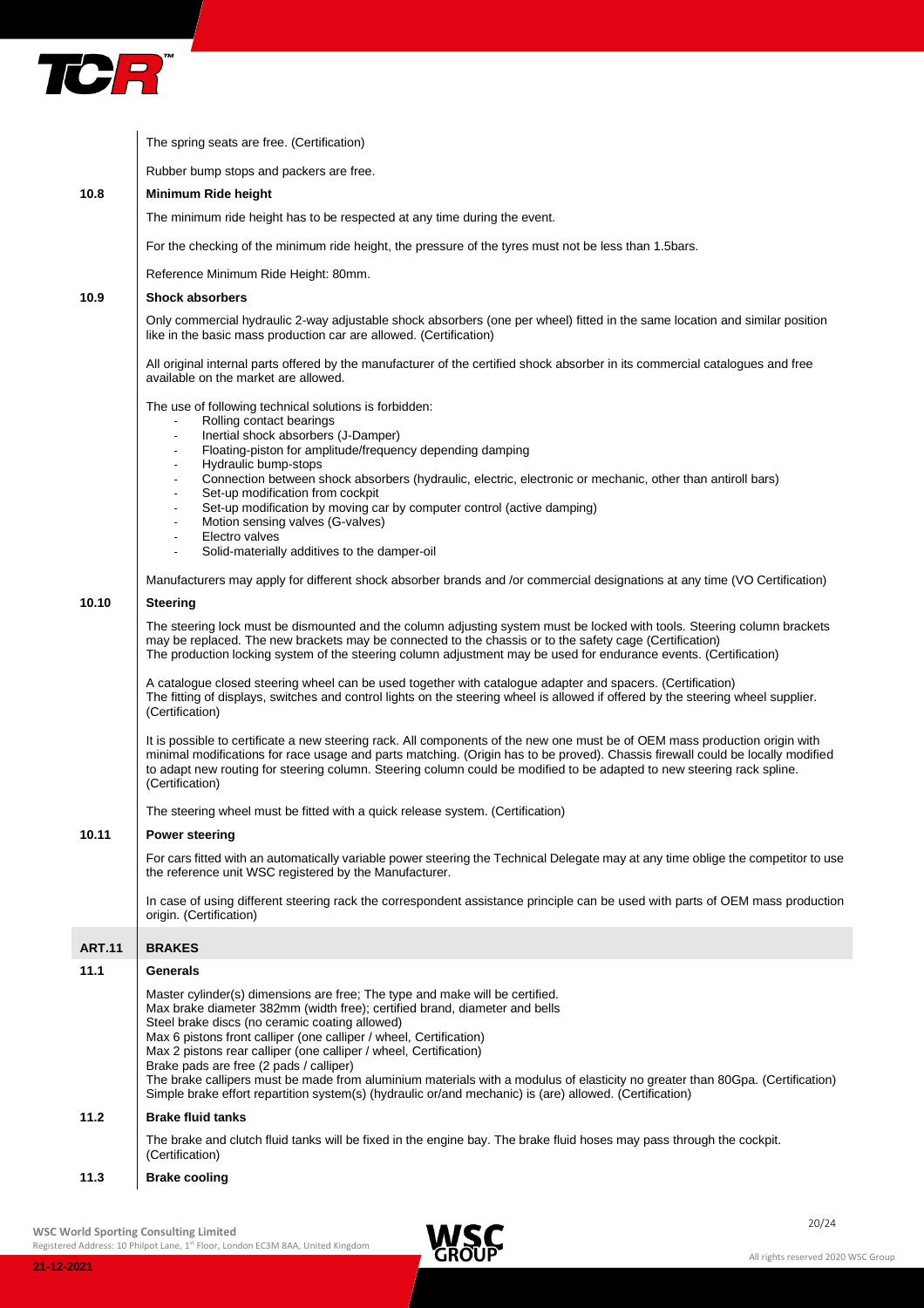

|                | Ducts may be metallic (steel or aluminium sheet), flexible hoses or be made in composite material. (Certification)<br>Original apertures in the mass production bodywork may be used to bring the cooling air to the brakes. (Certification)<br>The connection of the air ducts to the certified apertures in the bodywork is free. (Certification)                                                                                                                                                                                                                                                                                                                                                                                                                |
|----------------|--------------------------------------------------------------------------------------------------------------------------------------------------------------------------------------------------------------------------------------------------------------------------------------------------------------------------------------------------------------------------------------------------------------------------------------------------------------------------------------------------------------------------------------------------------------------------------------------------------------------------------------------------------------------------------------------------------------------------------------------------------------------|
|                | Two supplementary openings in the front bumper may be done with no other function (Certification):<br>The connection parts to the bumper will have an internal diameter of maximum 110mm, or the correspondent area for<br>non-circular sections, will not protrude more than 15mm above bumper's outer surface having transition radius to the<br>bumper shape max 10mm.<br>Flexible or firm air ducts with maximal inside dimensions of nominal 115mm diameter for circular versions or the<br>corresponding inside area for non-circular versions may be used.                                                                                                                                                                                                  |
|                | Brake disc cooling:<br>Ducts must channel air towards the inner face of the brake disc and brake disc bell only and must not be bigger than the disc<br>diameter.                                                                                                                                                                                                                                                                                                                                                                                                                                                                                                                                                                                                  |
|                | Brake calliper cooling:<br>Ducts may wrap the calliper up to a maximum of 20mm around it.                                                                                                                                                                                                                                                                                                                                                                                                                                                                                                                                                                                                                                                                          |
|                | Tape on the external air inlets to regulate the brake temperature is allowed (in car colour).                                                                                                                                                                                                                                                                                                                                                                                                                                                                                                                                                                                                                                                                      |
| 11.4           | <b>Parking brake</b>                                                                                                                                                                                                                                                                                                                                                                                                                                                                                                                                                                                                                                                                                                                                               |
|                | The parking brake working on the brake system (not on the transmission) is mandatory and must be operative at any time.                                                                                                                                                                                                                                                                                                                                                                                                                                                                                                                                                                                                                                            |
|                | The production parking brake may be removed or replaced by a hydraulic valve or master cylinder operated manually by the<br>driver without any intermediate system. (Certification)                                                                                                                                                                                                                                                                                                                                                                                                                                                                                                                                                                                |
|                |                                                                                                                                                                                                                                                                                                                                                                                                                                                                                                                                                                                                                                                                                                                                                                    |
| <b>ART. 12</b> | <b>WHEELS AND TYRES</b>                                                                                                                                                                                                                                                                                                                                                                                                                                                                                                                                                                                                                                                                                                                                            |
| 12.1           | Generals                                                                                                                                                                                                                                                                                                                                                                                                                                                                                                                                                                                                                                                                                                                                                           |
|                | The tyre types will be decided by WSC.<br>Any system allowing the car to be driven without pressure in the tyres is forbidden.<br>Pressure and temperature sensors are forbidden.                                                                                                                                                                                                                                                                                                                                                                                                                                                                                                                                                                                  |
| 12.2           | <b>Dimensions</b>                                                                                                                                                                                                                                                                                                                                                                                                                                                                                                                                                                                                                                                                                                                                                  |
|                | Wheels: (Certification)<br>Dimensions of the 4 wheels: identical<br>Rim's maximum dimensions: 10"x18" (width x diameter)<br>$\overline{\phantom{a}}$<br>Complete wheel: Maximum width at 2bars: 280mm<br>$\overline{\phantom{a}}$<br>The diameters at inner and outer rim edges must be identical with a tolerance of $\pm 2.0$ mm.<br>$\overline{\phantom{a}}$<br>Wheel's minimum weight: 11kg<br>$\overline{\phantom{a}}$<br>Wheel's material: Cast aluminium alloy<br>$\overline{\phantom{a}}$<br>Wheel's Construction: Single unit<br>$\overline{\phantom{a}}$<br>Metal inserts are allowed for the passage of the drive to the wheel.<br>$\overline{\phantom{a}}$<br>Air extractors are forbidden.<br>Dry and wet weather tyres will have similar dimensions. |
|                | Manufacturers may apply for different interchangeable wheels at any time (VO Certification)                                                                                                                                                                                                                                                                                                                                                                                                                                                                                                                                                                                                                                                                        |
| 12.3           | <b>Wheel visibility</b>                                                                                                                                                                                                                                                                                                                                                                                                                                                                                                                                                                                                                                                                                                                                            |
|                | The upper part of the complete wheel (flange + rim + tire) in straight ahead position and above the wheel's centre must be<br>vertically covered by the bodywork.                                                                                                                                                                                                                                                                                                                                                                                                                                                                                                                                                                                                  |
| 12.4           | <b>Wheel attachment</b>                                                                                                                                                                                                                                                                                                                                                                                                                                                                                                                                                                                                                                                                                                                                            |
|                | Wheel fixations by bolts may be changed to stud fixations respectively knurled-head screws and steel nuts, provided that the<br>number of fixation points, as mentioned above, remains unchanged. (Certification)                                                                                                                                                                                                                                                                                                                                                                                                                                                                                                                                                  |
|                | Certified wheel spacers are allowed.                                                                                                                                                                                                                                                                                                                                                                                                                                                                                                                                                                                                                                                                                                                               |
|                | Manufacturers may apply for endurance wheel attachment studs and nuts. (Certification)                                                                                                                                                                                                                                                                                                                                                                                                                                                                                                                                                                                                                                                                             |
| 12.5           | <b>Pressure control valves</b>                                                                                                                                                                                                                                                                                                                                                                                                                                                                                                                                                                                                                                                                                                                                     |
|                | Pressure control valves on the wheels are forbidden.                                                                                                                                                                                                                                                                                                                                                                                                                                                                                                                                                                                                                                                                                                               |
| <b>ART. 13</b> | <b>COCKPIT</b>                                                                                                                                                                                                                                                                                                                                                                                                                                                                                                                                                                                                                                                                                                                                                     |
| 13.1           | Equipment permitted in the cockpit                                                                                                                                                                                                                                                                                                                                                                                                                                                                                                                                                                                                                                                                                                                                 |
|                | The only components which can be added in the cockpit are:<br>- Safety equipment and structures<br>- Seat, instruments and any other controls necessary for driving including the brake balance adjuster<br>- Electronic and electrical equipment; it is permitted to channel air towards the electronic equipment on condition that the<br>ventilation devices comply with the present regulations.                                                                                                                                                                                                                                                                                                                                                               |

WSC World Sporting Consulting Limited and Consulting Limited and Consulting Limited and Consulting Limited and Consulting Limited and Consulting Limited and Consulting Limited and Consulting Limited and Consulting Limited

Registered Address: 10 Philpot Lane, 1<sup>st</sup> Floor, London EC3M 8AA, United Kingdom

**21-12-2021**

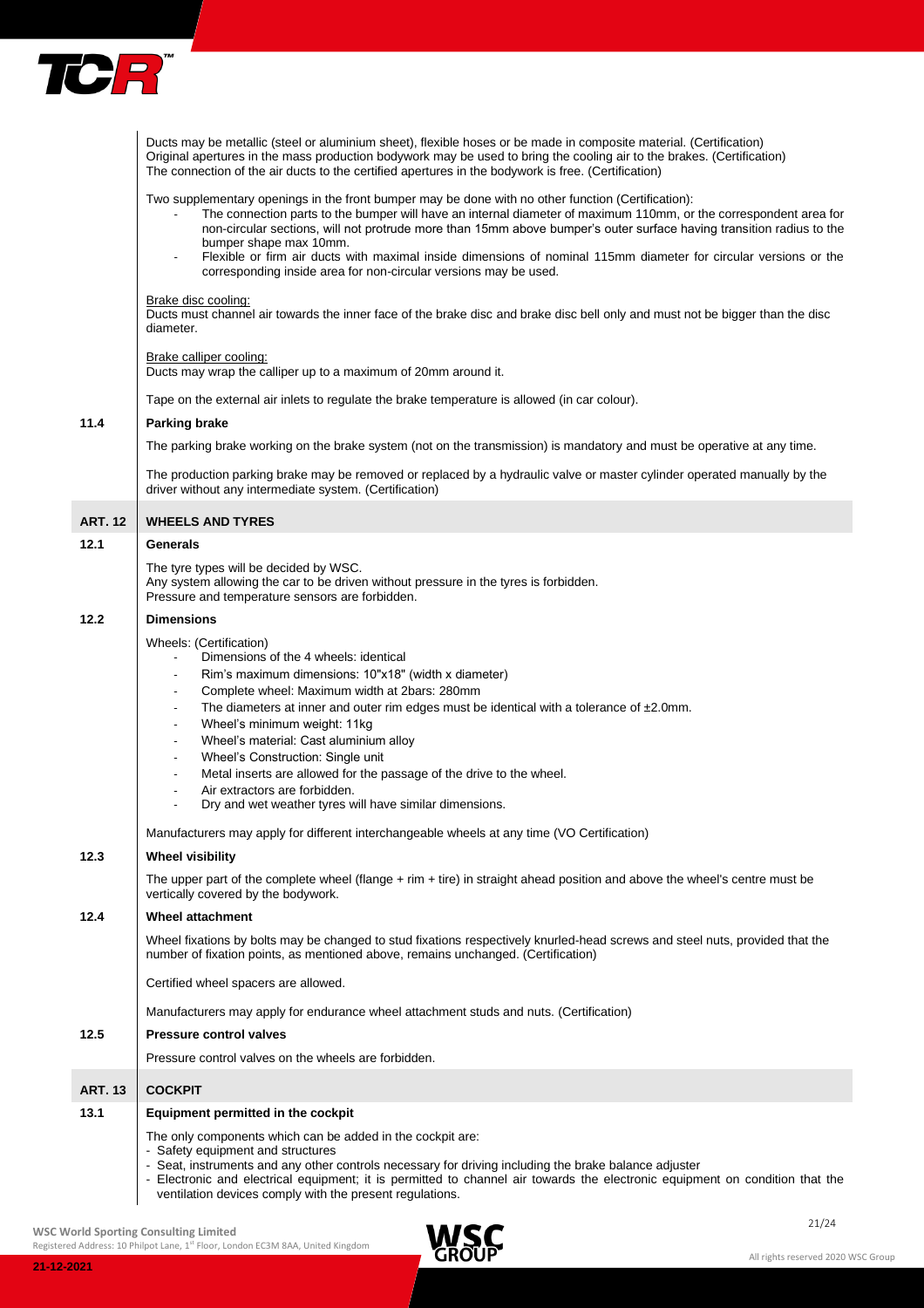

|                | - team communication radio<br>- Driver cooling and ventilation equipment                                                                                                                                                                                                                                                                                                                                                     |
|----------------|------------------------------------------------------------------------------------------------------------------------------------------------------------------------------------------------------------------------------------------------------------------------------------------------------------------------------------------------------------------------------------------------------------------------------|
|                | - Ballasts<br>- Braking and clutch system hydraulic lines with properly secured connectors<br>- Pneumatic jacks and their pipes                                                                                                                                                                                                                                                                                              |
|                | - Battery<br>- Fuel, hydraulic lines with properly secured connectors (App. J. Art. 253.3.2)                                                                                                                                                                                                                                                                                                                                 |
|                | None of the above items may hinder cockpit exit or the driver's visibility.                                                                                                                                                                                                                                                                                                                                                  |
|                | The above components must be covered where necessary by a rigid protective material to minimise injury, and their mountings<br>must be able to withstand 25g deceleration.                                                                                                                                                                                                                                                   |
|                | One air duct for driver's cooling from one of the engine cooling air boxes through the bulkhead max dia. 51mm in fire wall<br>quality is allowed. (Certification)                                                                                                                                                                                                                                                            |
| 13.2           | <b>Cockpit exit time</b>                                                                                                                                                                                                                                                                                                                                                                                                     |
|                | The driver, seated in his normal driving position, must be able to get out from the cockpit in 7 seconds through the driver's door<br>and in 9 seconds through the passenger's door.                                                                                                                                                                                                                                         |
|                | For the purposes of these tests, the driver must be wearing all normal driving equipment, the seat belts must be fastened, the<br>steering wheel must be in place, and the doors must be closed.                                                                                                                                                                                                                             |
| 13.3           | <b>Test for helmet removal</b>                                                                                                                                                                                                                                                                                                                                                                                               |
|                | With the driver seated in his normal driving position in the car with which he is entered, wearing a frontal head restraint system<br>according to FIA Standard 8858-2010 (FIA List No. 29) appropriate to his size and with the seat harness tightened, it must be<br>possible, that the helmet which the driver will wear in the race can be gently removed from his head without bending his neck<br>or spinal column.    |
| <b>ART. 14</b> | <b>SAFETY EQUIPMENT</b>                                                                                                                                                                                                                                                                                                                                                                                                      |
| 14.1           | <b>Fire extinguishers</b>                                                                                                                                                                                                                                                                                                                                                                                                    |
|                | All cars must be equipped with an extinguishing system homologated by the FIA in accordance with Article 253.7.2. (FIA<br>Technical List nos. 16 and 52). The Technical List no. 52 (FIA Standard 8865-2015) is mandatory for cars certified from 2020<br>on. (Certification)                                                                                                                                                |
|                | Manufacturers may apply for alternative fire extinguishers system using the same fixing points on the car. (Certification)                                                                                                                                                                                                                                                                                                   |
|                | In case of supply problems TCR promoters may ask for WSC waivers for different FIA homologated extinguisher with similar<br>qualities under the responsibility of own Technical Delegate.                                                                                                                                                                                                                                    |
| 14.2           | <b>Safety belts</b>                                                                                                                                                                                                                                                                                                                                                                                                          |
|                | The safety belts must comply with FIA Standard N°8853/98 (FIA Technical List 24) or FIA Standard N°8853/2016 (FIA<br>Technical List no. 57) and have to use the certified fixing points. FIA Standard N°8853/2016 is mandatory for cars certified after<br>2020.                                                                                                                                                             |
| 14.3           | <b>Rear view mirrors</b>                                                                                                                                                                                                                                                                                                                                                                                                     |
|                | The car must be fitted with 2 (two) production external rear view mirrors.                                                                                                                                                                                                                                                                                                                                                   |
|                | The use of one internal rear view mirror is permitted.                                                                                                                                                                                                                                                                                                                                                                       |
| 14.4           | <b>Driver Seat</b>                                                                                                                                                                                                                                                                                                                                                                                                           |
|                | The driver's seat must be FIA homologated and not modified:<br>FIA Standard 8855-1999 (FIA Technical List 12) using exclusively WSC certificated seat brackets. (Certification)<br>Several homologated seizes of the certified seat model may be used with certificated seat brackets (Certification)<br>FIA Standard 8862-2009 (FIA Technical List 40)<br>FIA Standards 8855-2021 (FIA Technical List 91)<br>$\blacksquare$ |
|                | Dimensions of cushions and foam inserts used between driver and seats must comply with App. J, Art. 253.16.                                                                                                                                                                                                                                                                                                                  |
|                | If the original seat attachment points on the body shell are changed, the new attachment points for seat or seat supports must<br>comply with the provisions of App. J, Art. 253.16. (Certification)                                                                                                                                                                                                                         |
|                | The seat must be mounted by means of at least four (4) M8 bolts of at least 10.9 quality.                                                                                                                                                                                                                                                                                                                                    |
|                | Seat position                                                                                                                                                                                                                                                                                                                                                                                                                |
|                | Transversally: Seat centreline must not be less than 270mm from the car's centreline.<br>Longitudinally limit: No part of the seat may be situated beyond the vertical and transverse plane defined by the front<br>edge of the original back seat. The most rear seat position will be documented in the Technical Form related to the<br>chassis. (Certification)                                                          |
| 14.5           | <b>General Circuit Breaker</b>                                                                                                                                                                                                                                                                                                                                                                                               |

WSC World Sporting Consulting Limited and Consulting Limited and Consulting Limited and Consulting Limited and Consulting Limited and Consulting Limited and Consulting Limited and Consulting Limited and Consulting Limited

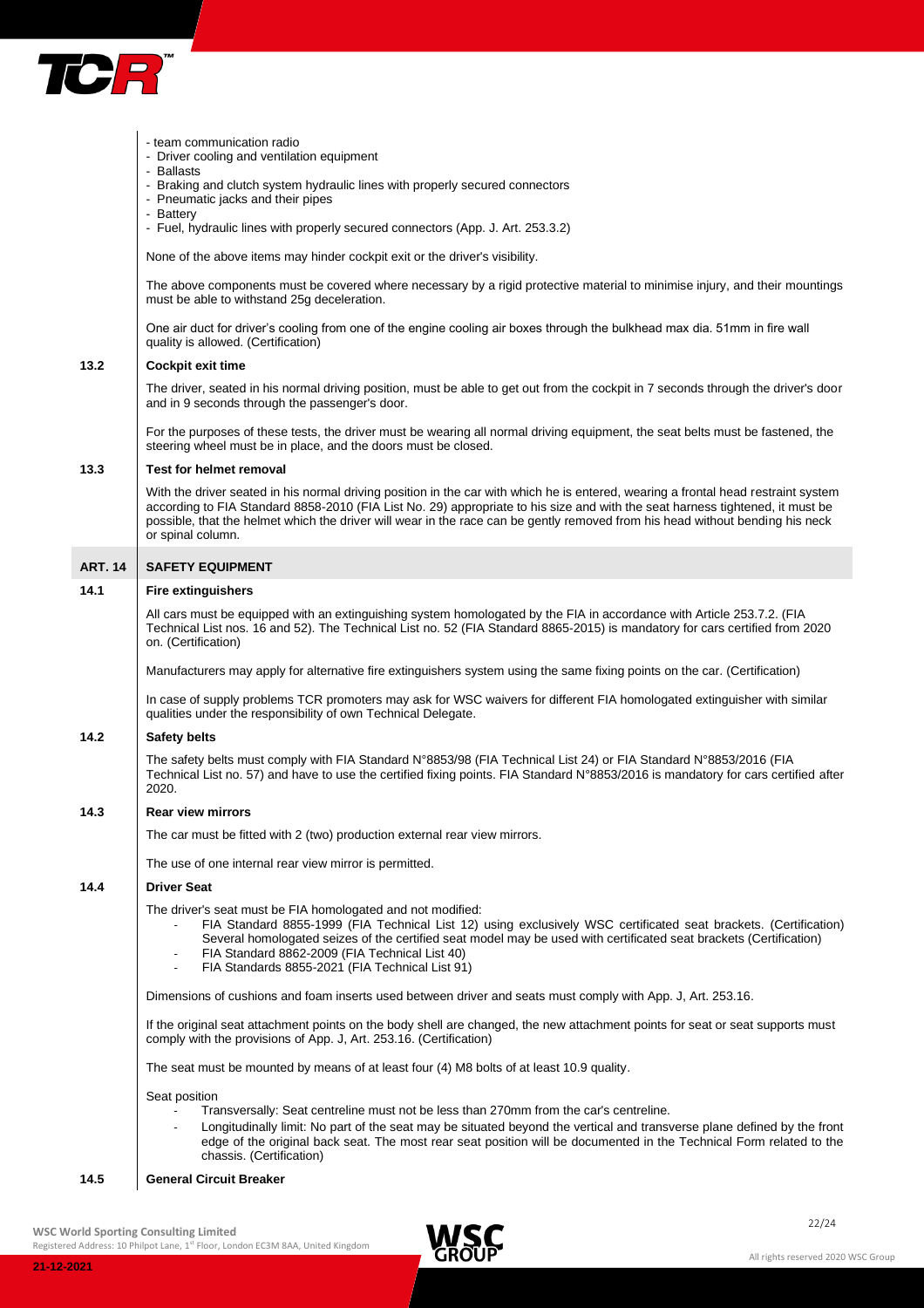

|       | The driver, when seated normally at the steering wheel with the safety belts fastened, must be able to cut off all the electrical<br>circuits and switch off the engine by means of a spark-proof breaker switch.                                                                                                                                                                                                                                                                                                                                                                                                                                                                                                                |
|-------|----------------------------------------------------------------------------------------------------------------------------------------------------------------------------------------------------------------------------------------------------------------------------------------------------------------------------------------------------------------------------------------------------------------------------------------------------------------------------------------------------------------------------------------------------------------------------------------------------------------------------------------------------------------------------------------------------------------------------------|
|       | The switch must be positioned on the dashboard or in any other place easily accessible and must be able to be handled from<br>inside the car by the driver seated and secured by his safety belts.                                                                                                                                                                                                                                                                                                                                                                                                                                                                                                                               |
|       | An exterior General Circuit Breaker must be installed and clearly identified by a symbol showing a red spark in a white-edged<br>blue triangle in conformity with FIA App. J, Art 253.13.<br>Recommended location: at the lower part of the driver's side windscreen pillar.<br>Location following FIA Art 253.13 will be also accepted.                                                                                                                                                                                                                                                                                                                                                                                         |
| 14.6  | <b>Protection Nets</b>                                                                                                                                                                                                                                                                                                                                                                                                                                                                                                                                                                                                                                                                                                           |
|       | A protective window net is compulsory. (Certification)                                                                                                                                                                                                                                                                                                                                                                                                                                                                                                                                                                                                                                                                           |
|       | It must meet the following specifications:<br>- the net must be made up of woven strips at least 19mm (3/4") wide;<br>- the meshes must be a minimum of 25 x 25mm and a maximum of 60 x 60mm. The woven strips must be non-flammable and<br>sewn together at each point of crossing. The net must not be of a temporary nature.<br>- viewed from the side, it must reach from the centre of the steering wheel to the B-pillar.                                                                                                                                                                                                                                                                                                  |
|       | Fixation:<br>The net must be attached either to the safety cage or to the chassis, above the driver's window, by means of a rapid release<br>system that will function even if the car turns over.<br>The net must open from the top downwards when car is on wheels.<br>The use of "Velcro" lock is not permitted.                                                                                                                                                                                                                                                                                                                                                                                                              |
|       | It must be possible to detach the net with one hand. To this end, the handle or lever must have coloured markings ("dayglo"<br>orange).                                                                                                                                                                                                                                                                                                                                                                                                                                                                                                                                                                                          |
|       | A push-button release system is authorised provided that it respects the prescriptions of this article.<br>The push-buttons must be visible from the outside, be of a contrasting colour and be marked "press".                                                                                                                                                                                                                                                                                                                                                                                                                                                                                                                  |
|       | Racing nets according to FIA 8863-2013 standard (Technical list n°48) may be certified as VO. Fixation: Racing nets must be<br>attached to the certified mounting points following FIA specifications.                                                                                                                                                                                                                                                                                                                                                                                                                                                                                                                           |
| 14.7  | <b>Towing devices</b>                                                                                                                                                                                                                                                                                                                                                                                                                                                                                                                                                                                                                                                                                                            |
|       | All cars will be equipped with certified rear and front towing devices. It will be clearly visible and coloured in yellow, red or<br>orange.<br>The towing devices must be within the perimeter of the bodywork as viewed from above.<br>It must allow the passage of a cylinder with a diameter of 60mm.<br>It must allow moving the car with blocked wheels using the cars braking system on a dry surface (concrete or asphalt) by<br>applying traction on a plane parallel to the ground, with an angle of $\pm 15^{\circ}$ to the longitudinal centreline of the car.<br>The car must be fitted with the control dry weather tyres.<br>Flexible towing devices must be always in good condition without abrasions or kinks. |
| 14.8  | <b>Fuel system</b>                                                                                                                                                                                                                                                                                                                                                                                                                                                                                                                                                                                                                                                                                                               |
|       | <b>Fuel lines</b><br>Flexibles lines inside the cockpit must be of aviation quality (App. J, Art. 253.3.2).<br>The installation is free provided that the prescriptions of App. J, Art. 253.3 are respected.                                                                                                                                                                                                                                                                                                                                                                                                                                                                                                                     |
|       | Manufacturers may apply for alternative fuel cell ventilation valve with similar connections. (Certification)                                                                                                                                                                                                                                                                                                                                                                                                                                                                                                                                                                                                                    |
| 14.9  | <b>Hydraulic pressure lines</b>                                                                                                                                                                                                                                                                                                                                                                                                                                                                                                                                                                                                                                                                                                  |
|       | App. J, Art. 253.3.2 applies.                                                                                                                                                                                                                                                                                                                                                                                                                                                                                                                                                                                                                                                                                                    |
| 14.10 | <b>Side Protection Panel</b>                                                                                                                                                                                                                                                                                                                                                                                                                                                                                                                                                                                                                                                                                                     |
|       | A side protection panel, made of composite material, fixed to the body shell or the safety cage may be optionally used.<br>(Certification).                                                                                                                                                                                                                                                                                                                                                                                                                                                                                                                                                                                      |
| 14.11 | <b>FIA Car Lifting Device</b>                                                                                                                                                                                                                                                                                                                                                                                                                                                                                                                                                                                                                                                                                                    |
|       | Manufacturers may apply for options (VO). (Certification)                                                                                                                                                                                                                                                                                                                                                                                                                                                                                                                                                                                                                                                                        |
| 14.12 | <b>Battery fuse</b>                                                                                                                                                                                                                                                                                                                                                                                                                                                                                                                                                                                                                                                                                                              |
|       | Battery protection against accidental short-circuiting between the battery plus pole or the power supply cable and ground<br>(vehicle body) fitted closest possible to the battery on the ground cable or on both battery cables is mandatory. (Certification<br>after testing according to WSC test method)<br>Reaction time in the TCR car: less than 3 sec.                                                                                                                                                                                                                                                                                                                                                                   |
| 14.13 | <b>Medical Lights</b>                                                                                                                                                                                                                                                                                                                                                                                                                                                                                                                                                                                                                                                                                                            |
|       | Cars using TCR Engine ECU will be prepared to activate Medical Lights at promoter's decision.<br>Manufacturers may apply for VO certification.                                                                                                                                                                                                                                                                                                                                                                                                                                                                                                                                                                                   |
|       |                                                                                                                                                                                                                                                                                                                                                                                                                                                                                                                                                                                                                                                                                                                                  |

## **ART. 15 SAFETY STRUCTURES**

WSC World Sporting Consulting Limited and Consulting Limited and Consulting Limited and Consulting Limited and Consulting Limited and Consulting Limited and Consulting Limited and Consulting Limited and Consulting Limited

**21-12-2021**